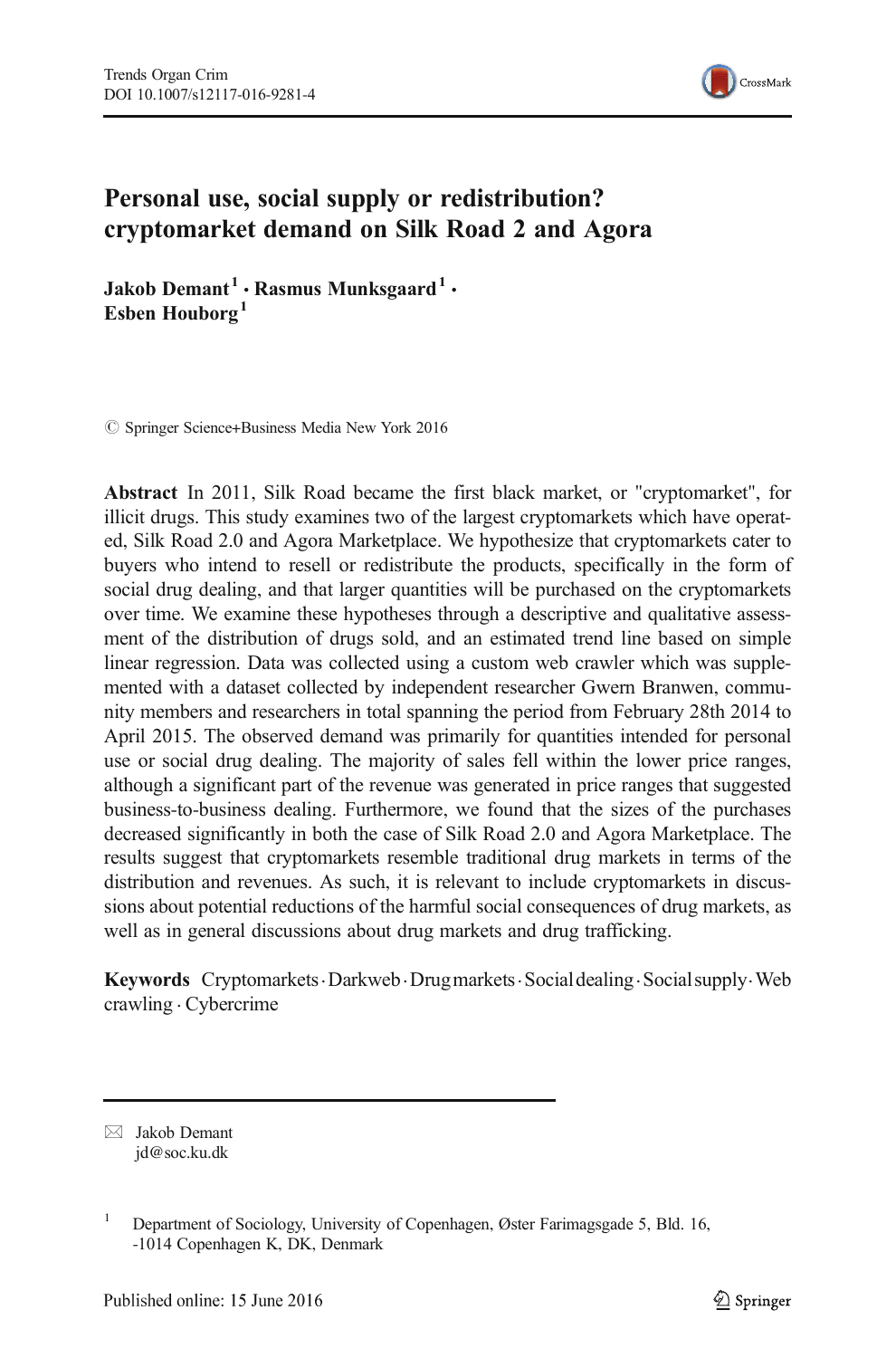### Introduction

From 2011 to 2 October 2013, Silk Road operated as a black market, or "cryptomarket", primarily for drugs, on what is popularly known as the "darkweb". The darkweb is part of the internet that cannot be reached through conventional means as it depends upon encryption techniques. This makes it possible for users to leave nontraceable communication and transactions and as such resisting law enforcements ability to track possible illicit activities. In October 2013, the DEA and FBI closed the Silk Road website and apprehended the alleged mastermind Ross Ulbricht, known online as Dread Pirate Roberts, a vocal libertarian and administrator of the Silk Road (Goldstein [2013](#page-18-0); Greenberg [2013](#page-18-0)). Although the seizure and arrest were lauded as victories for law enforcement, the darkweb drug trade seemed unstoppable, as vendors quickly migrated to other marketplaces, and Silk Road 2, the same brand under new leadership, opened on 6 November 2013 (Soska and Christin [2015](#page-19-0); Van Buskirk et al. [2014\)](#page-19-0). This study investigates Silk Road 2 and Agora Marketplace, the two largest cryptomarkets in terms of available items in April 2014 (Digital Citizens Alliance [2014\)](#page-17-0). User reviews are used as a proxy for sales to examine the demand side of the cryptomarket economy. We hypothesize, first, that cryptomarkets cater to a specific group of buyers, primarily individuals who purchase amounts intended for themselves and their social networks; and, second, that users will begin to purchase larger quantities over time.

### Cryptomarkets for drugs: background

Cryptomarkets are unique, as they use highly complex and cryptographically advanced technological tools to facilitate a form of drug distribution which is qualitatively different from traditional offline drug distribution (Martin [2014b:](#page-18-0) 'Cryptomarkets and cybercrime'). Martin ([2014a](#page-18-0): 356) defines the ideal type cryptomarket as an "online forum where goods and services are exchanged between parties who use digital encryption to conceal their identities". Cryptomarkets may differ in terms of the goods they offer (which can range from child pornography to illicit substances to plagiarized documents). In this study we refer to cryptomarkets as markets that are *similar to Silk* Road in structure, functionality and product selection, which is a structure similar to eBay with a selection of goods primarily consisting of illicit substances and the absence of child pornographic content.

Three technologies are central components of the cryptomarket: Bitcoin, Tor and PGP encryption. With a few clicks, a journalist can communicate securely with a confidential source using PGP encryption, a form of public-key cryptography. A person from China can circumvent "the great firewall" and read about the situation in Tibet simply by downloading the Tor Browser Bundle. Money can be transferred worldwide between peers, e.g. migrant workers sending money to their families by using bitcoins.

Cryptomarkets are generally located on the Tor network as hidden services and are only accessible using the Tor network. This ensures that users can remain anonymous and in principle engage in untraceable online conduct. Attempts have been made to run cryptomarkets on the i2p network (namely The Marketplace and Silk Road Reloaded) but these have not gained traction in terms of size (Soska and Christin [2015\)](#page-19-0). After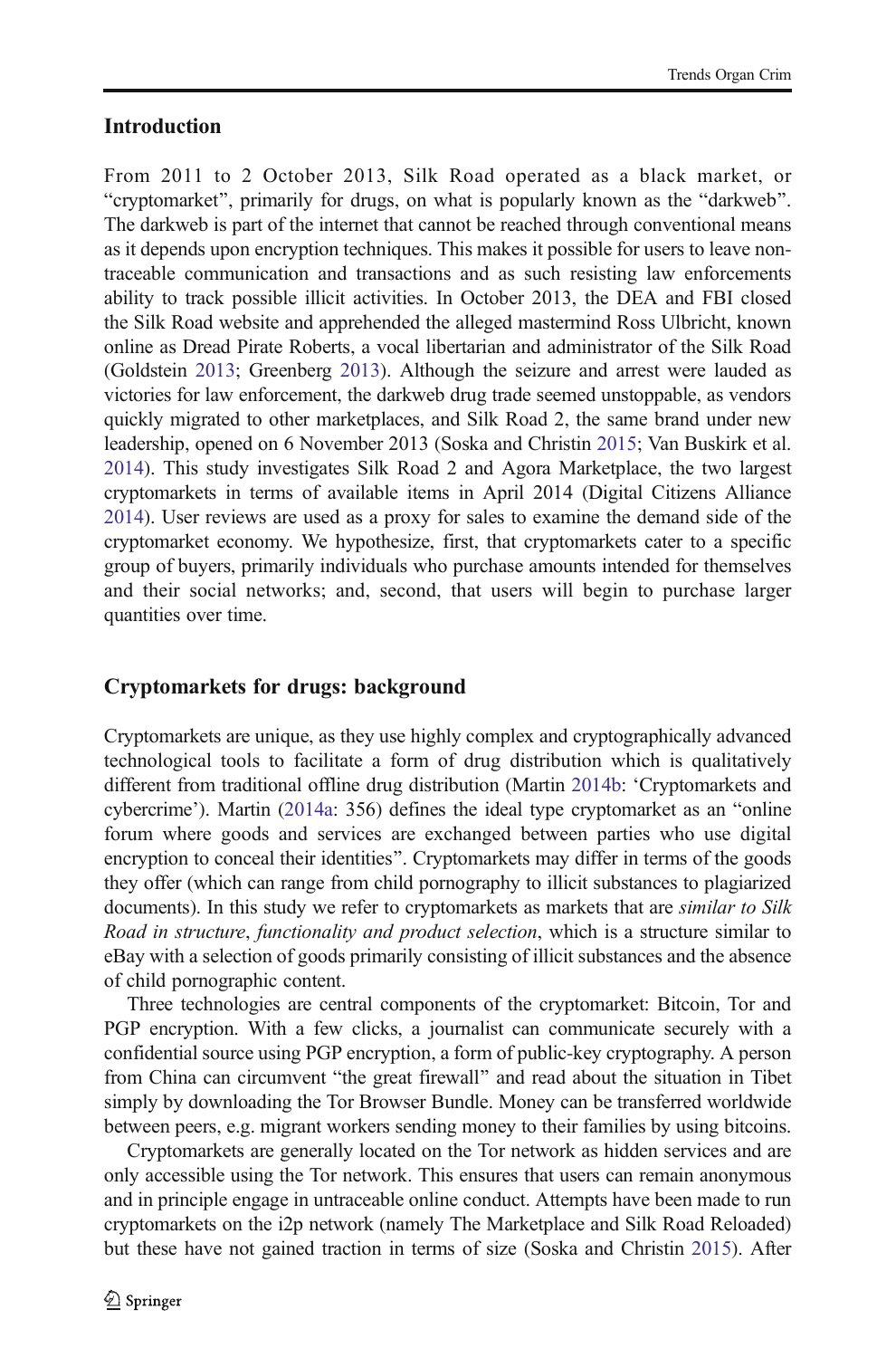connecting to Tor the user can anonymously browse the cryptomarkets (Barratt [2012\)](#page-18-0). Communication between vendor and buyer (e.g. the recipient address) is in most cases encrypted using PGP, ensuring that it can only be read by the intended recipient. Transactions are either conducted using escrow services available on the cryptomarkets or the buyer "finalizes early" by paying for the product in advance (Martin [2014b,](#page-18-0) 'Cryptomarkets and cybercrime'). Products are shipped through either domestic or international mail.

In this study we focus on Silk Road 2.0 due to its historical relevance, as it was the (intended) continuation of the original Silk Road, and Agora Marketplace which represents a new generation of cryptomarkets. However, we believe that the results of our research can be generalized to other cryptomarkets to a large extent, because the markets at the time represented a large fraction of the general market (Digital Citizens Alliance [2014](#page-17-0); Soska and Christin [2015\)](#page-19-0). Though the number of cryptomarkets have increased since Silk Road, there is a tendency for the economy to centralize on a few marketplaces. In the span of this study, this was particularly the case for Agora Marketplace, Silk Road 2.0 and Evolution Marketplace (Soska and Christin [2015\)](#page-19-0), of which we did not study the latter. Silk Road 2.0 was seized and the alleged operator apprehended in November 2014 during Europol's Operation Onymous. Following this Agora Marketplace and Evolution Marketplace became the largest markets (Soska and Christin [2015](#page-19-0)). In May 2015, the owners of Evolution absconded with all funds on-site (DeepDotWeb [2015a](#page-18-0)). Agora Marketplace voluntarily shut down, returning user funds in September 2015 (DeepDotWeb [2015b\)](#page-18-0).

#### Research on cryptomarket supply and demand

The first quantitative study of Silk Road was conducted by Christin ([2013](#page-18-0)), who crawled and downloaded the original Silk Road daily from February to July 2012. He was able to provide an estimated lower bound for the revenue generated on Silk Road of 1.2 million USD in monthly sales. Christin ([2013](#page-18-0)) observed that most purchases were for smaller amounts, indicating personal use rather than redistribution. In 2014, Christin's findings were supplemented by Aldridge and Décary-Hétu, who found that 31–45 % of Silk Road revenue was generated by buyers thought to be drug dealers sourcing stock. They concluded that the cryptomarkets should be understood as a Btransformative^ criminal innovation in drug distribution (Aldridge and Décary-Hétu [2014](#page-17-0)), and not as an eBay for drugs as argued by Barratt ([2012](#page-18-0)). Aldridge and Décary-Hétu further observed that revenue had increased by more than 600 % in the course of the 15 months since Christin's study. The largest study of the cryptomarket economy done by Soska and Christin ([2015](#page-19-0)) showed a daily revenue of more than 600,000 USD in a few cryptomarkets, along with a general increase in the size of the cryptomarket economy.

A quantitative study of Silk Road 2.0 conducted in August and September 2014 concluded, among other things, that Silk Road 2.0 inflated the number of listings; that the market only offered 1834 different items; and that drugs were not the largest category in terms of sales, as they amounted to a mere 1 % of observed sales (Dolliver [2015a](#page-18-0)). The results were subsequently criticized (Aldridge and Décary-Hétu [2015](#page-17-0); Van Buskirk et al. [2015](#page-19-0)) as they did not align with those of other researchers who had monitored cryptomarkets. A replication study has argued that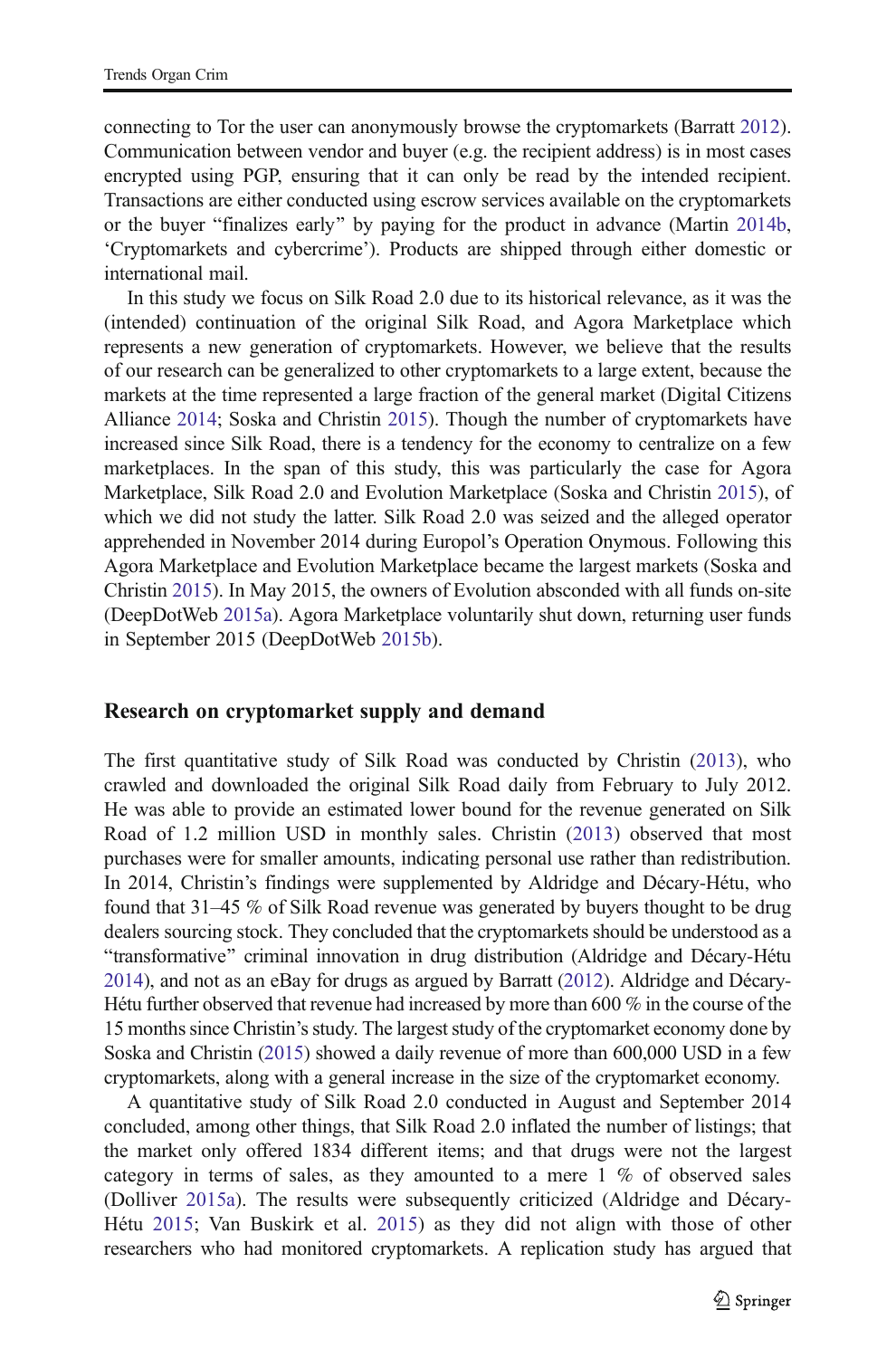the data on which this study bases its conclusions may be flawed as the results could not be replicated and that Silk Road 2.0 offered more items (12,259 at the least) in the period (Munksgaard et al. [2016\)](#page-19-0). This conclusion is supported by the observations of other researchers who at no point show numbers similar to those of Dolliver [\(2015a](#page-18-0)) in terms of items for sale on Silk Road 2.0. and who have criticized the study (Aldridge and Décary-Hétu [2015](#page-17-0); Van Buskirk et al. [2015\)](#page-19-0), and the data upon which it is based. In the most recent and methodologically exhaustive study of the cryptomarket economy, the authors suspect that "scrapes might have been incomplete" meaning that the data collection which the study is based upon was not complete (Soska and Christin [2015:](#page-19-0) 47). We therefore disregard the conclusions reached by this study.

The nature of cryptomarkets offers vendors and buyers certain advantages. The risks of selling and purchasing drugs offline, such as violence, do not exist online. On the contrary, cryptomarkets may lead to less drug-related violence (Van Hout and Bingham [2014;](#page-19-0) Aldridge and Décary-Hétu [2014](#page-17-0)). A qualitative study based on 10 interviews with vendors on the original Silk Road showed that vending on cryptomarkets had several advantages: the security built into the system (e.g. Tor, encryption and escrow), the general conduct of business, the ability to sell goods at a higher profit, and the substantial demand. For the interviewed vendors the cryptomarkets presented advantages to traditional dealing. The vendors further noted how advertising and customer service in the form of correct grammar, photographs of the drugs for sale, reputation and stealth were significant components of successful vending on Silk Road (Van Hout and Bingham [2014](#page-19-0)).

In a single case study of user experiences, Silk Road was described as an "*online* sweetie shop where you can go and have a pick and mix" [388] by the interviewee (Van Hout and Bingham [2013a\)](#page-19-0). The Silk Road forums also gave users information on products, vendors and harm reduction (Van Hout and Bingham [2013a](#page-19-0)). The community at least on the original Silk Road, was further characterized by users and vendors with a degree of digital literacy, since accessing the site, purchasing bitcoins and encrypting messages requires a specific skill-set (Barratt [2012;](#page-18-0) Van Hout and Bingham [2013b](#page-19-0)).

#### Cryptomarkets and traditional drug markets

It has been argued that the emergence of a cryptomarket for drugs could reduce some of the harmful social consequences of drug markets (Aldridge and Décary-Hétu [2014](#page-17-0); Van Hout and Bingham [2013a\)](#page-19-0). The possible reduction of these consequences is beyond the scope of this paper, but it is important to generate more knowledge of the specific distribution forms created in cryptomarkets. The technical infrastructure and design of cryptomarkets may create new conditions for drug markets, particularly at the retail end of the drug distribution chain (Aldridge and Décary-Hétu [2014](#page-17-0); Van Hout and Bingham [2014\)](#page-19-0). This distribution chain moves illicit drugs from manufacturers to exporters/ importers, then to wholesalers and retailers and eventually to the consumer (Desroches [2005,](#page-18-0) 2). It is chiefly the final part of the drug distribution chain that may be affected by the invention of cryptomarkets, because while wholesale of illicit drugs may be a crime "that pays" (Desroches [2005\)](#page-18-0), retailing illicit drugs rarely does because of the risks involved (ibid.). Studies of retail drug dealing show that drugs are often sold to friends and acquaintances in small quantities, for a small profit by dealers who get into dealing mainly as a consequence of their own drug use (Atkyns and Hanneman [1974;](#page-17-0)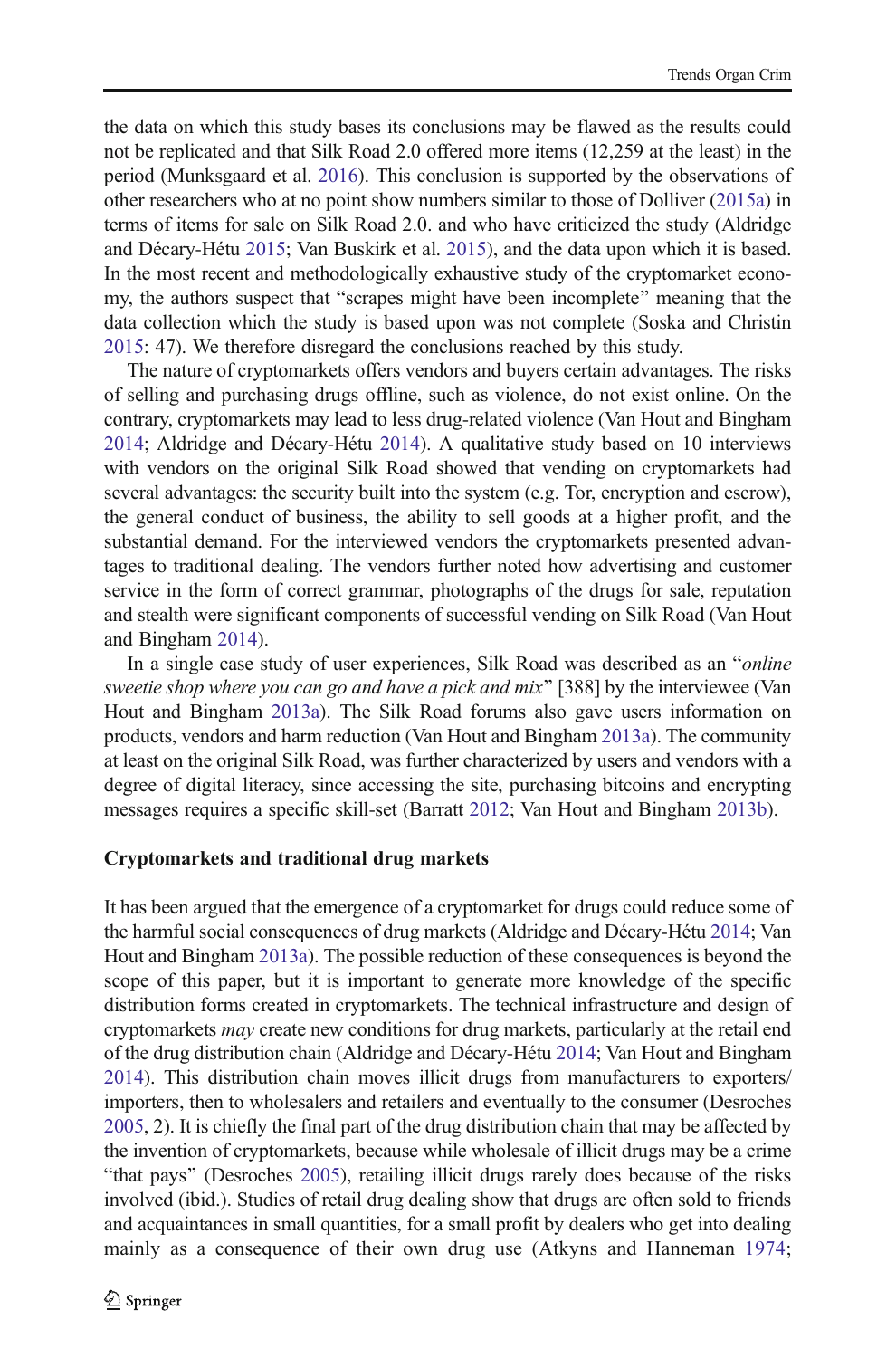Desroches [2005,](#page-18-0) 2; Fields [1984](#page-18-0); Johnson et al. [1985;](#page-18-0) Murphy et al. [1990\)](#page-19-0). Dealers motivated by profit and who market their products to a large number of clients run an increased risk of arrest (Desroches [2005](#page-18-0), 4). Conversely, drug dealers and traffickers on higher levels of the drug market work mainly for profit and at these levels the drug trade has much in common with legal business. As Desroches  $(2005)$ , 43) puts it: "To be successful, traffickers must provide a quality product at competitive prices and maintain a reputation for reliable and trustworthy service." Drug retailers in cryptomarkets share some of these characteristics with drug traffickers and wholesalers outside the cryptomarkets.

A number of studies have examined the cryptomarkets using a quantitative approach (Aldridge and Décary-Hétu [2014](#page-17-0); Christin [2013](#page-18-0); Dolliver [2015a](#page-18-0); Soska and Christin [2015\)](#page-19-0). Findings from qualitative studies have shown that cryptomarkets offer a wide range of high-quality products (Van Hout and Bingham [2013b](#page-19-0)), and that accessing and purchasing the products requires a certain degree of digital literacy (i.e. using Tor and understanding encryption) as well as time. Because of the time that need to be spent to order the products  $-$  i.e., investing in digital skills and waiting for the shipments  $-$  we hypothesize that cryptomarkets cater to buyers who intend to resell or redistribute the products. Because buyers do not have to order very large amounts at a time, we also hypothesize that most of the buyers may be buying the products for the purpose of social drug dealing. Buying for a group can make up for the extra time spent purchasing bitcoins, tumbling them, transferring them to the marketplace, encrypting communication and purchasing the product. Since it takes just as long to order one gram of MDMA as it does to order 10 g, and the risk of the package being seized may be the same, buyers may as well order for friends. Social dealing is retail dealing (Jacques and Wright [2011](#page-18-0)) within a network of acquaintances (as opposed to strangers). On the lowest level of social dealing we find that dealers share drugs with friends and expect their friends to do likewise. This form of drug dealing has been termed "social supply" (Coomber and Turnbull [2007](#page-18-0)). At the higher end of the spectrum of social dealing the retail level begins.

Providing an objective measure of "social dealing" is not possible, so we have based our analysis on an examination of the overall distribution of observed drug purchases (in terms of number of sales and value of sales) combined with a qualitative evaluation of the most sold items. We examined both the general distribution of reviews and the most popular items in nine categories. Coupled with the increasing revenue generated by the cryptomarkets, the growing number of cryptomarkets and the widely publicized fact that drugs can be purchased relatively risk-free online, we hypothesize that larger quantities will be purchased in the cryptomarkets over time. The technological infrastructure and high security, combined with the other previously mentioned factors could, we believe, lead to traditional drug dealers recognizing the potential for a secure sourcing of drugs. Over time, some buyers may also become involved in a dealing "career" as they start to supply friends and acquaintances.

This hypothesis is based both on the requirements for accessing the markets and the availability of high-quality drugs. If users are able to easily procure high-quality substances and share them with acquaintances, they may be able to make an income as a minor-scale supplier, a social dealer.

To examine this hypothesis, we estimate a trend line using a simple linear regression for both Agora and Silk Road 2. We present our results using a simple moving average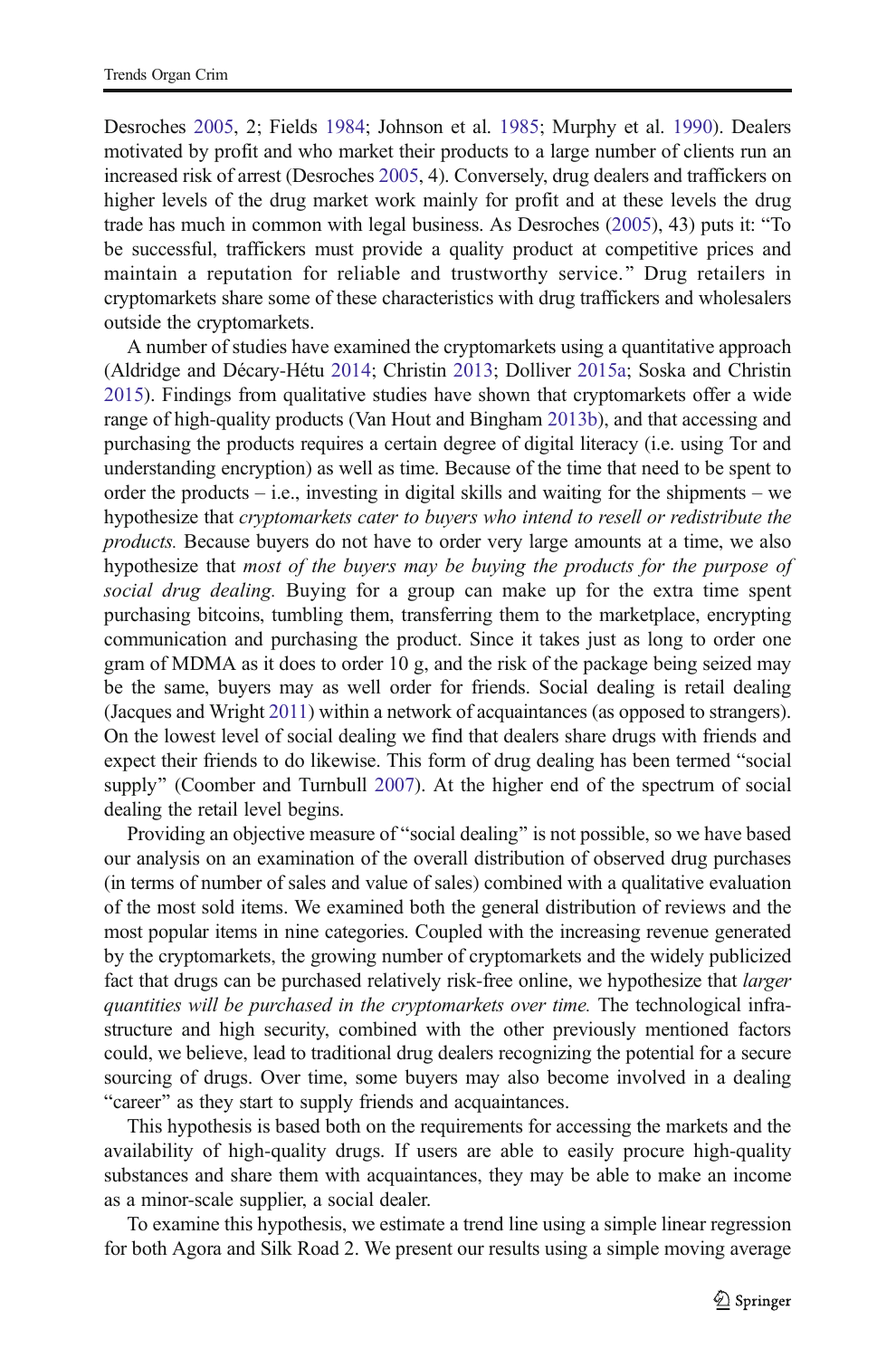and a regression trend line based on the daily sales measured using reviews as a proxy. However, as this relies on a broad selection of substances, extrapolating from this is difficult. Soska and Christin [\(2015\)](#page-19-0) observe that sales volumes differ within categories, and we therefore examine the development within the three largest categories in detail to determine whether the cryptomarket economy shows tendencies towards larger purchases within these categories of illicit substances.

#### Methods for measuring cryptomarket demand

To examine the demand for illicit drugs in the cryptomarkets we use customer reviews as a proxy for sales. This approach has been used previously to analyze cryptomarkets (Aldridge and Décary-Hétu [2014](#page-17-0); Christin [2013;](#page-18-0) Soska and Christin [2015;](#page-19-0) Dolliver  $2015a$ ). This methodology which falls under the framework of "web-o-metrics" is defined by Björneborn and Ingwersen  $(2004)$  $(2004)$ : 1216) as " $(1)$  Web page content analysis; (2) Web link structure analysis; (3) Web usage analysis (including log files of users' searching and browsing behavior); (4) Web technology analysis (including search engine performance)^. This is a broad definition that draws on bibliometric and scientometric applications of online data and research into cryptomarkets commonly uses online data to download, or "mirror", an entire website (Soska and Christin [2015](#page-19-0); Aldridge and Décary-Hétu [2014](#page-17-0); Dolliver [2015a\)](#page-18-0). We refer to this method of data collection as "web crawling", as it consists of "bulk downloading of web pages" (Olston and Najork [2010:](#page-19-0) 176), and, to stay within this terminology, refer to downloads of a site as "crawls".

As shown both by previous research into cryptomarkets (Van Hout and Bingham [2014\)](#page-19-0) and research into legal Internet trade (Standifird [2001](#page-19-0)) product reviews are highly important for a vendor's success. Therefore, cryptomarkets often require users to review the products after the purchases are finalized. And since markets, vendors and buyers depend on these reviews for their success, using reviews as a proxy provides a good indicator of sales volume (for a discussion of the reliability of this measure, see Soska and Christin [2015](#page-19-0)). However, we acknowledge that vendors may purchase their own product to establish credibility thus inflating the number of perceived sales. The measure could be affected by this, and should therefore not be considered as an absolute reflection of sales volumes.

### Data collection and extraction

The data collection from Silk Road 2.0 and Agora Marketplace was originally conducted using a simple web crawler, DrugBot, programmed in R using the packages RCurl, an interface for the libcurl library, stringr and XML (Lang and the CRAN Team [2015a;](#page-18-0) Lang and the CRAN team [2015b;](#page-18-0) Wickham [2015\)](#page-19-0). Data was collected from February 28th to June 2nd 2014, and a total of six crawls were conducted. To expand the dataset further we were granted pre-publication access to Gwern Branwen's et al. (2015) collection of crawls, collected using wget, from both marketplaces since their inception. As such, the dataset consists of crawls from February 28th 2014 to April 2015.

The crawler operates by first visiting the front page of the marketplace and downloading the HTML source, after which the crawler follows hyperlinks extracted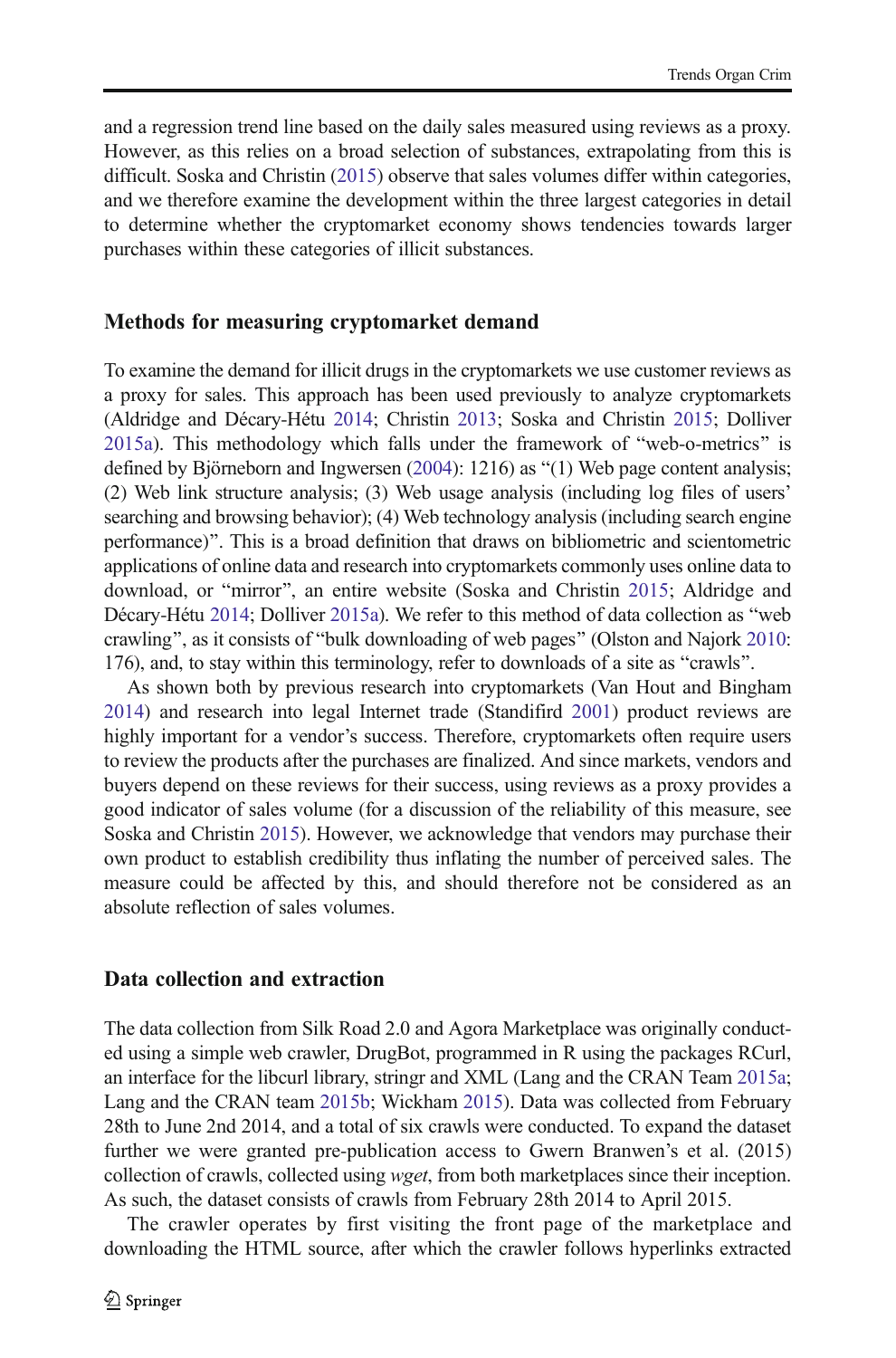from the HTML according to a set of rules (e.g. not downloading images, only downloading relevant pages). The process is repeated until the site has been crawled completely and every intended page has been downloaded and stored. The dataset extracted from the crawls by Branwen is not as thorough as those collected by our crawler. DrugBot, our custom crawler, attempts to download pages again if the server responds with a "404 – Page not found", which will frequently happen as markets tend to go offline for one reason or another (e.g. DDoS, high-volume traffic, maintenance). Branwen used *wget* and did not attempt to download pages if they presented an error, as our crawler did. As such the data from Branwens crawls is not fully exhaustive. However, given that crawls are frequent, typically weekly, and Branwen has downloaded millions of pages of interest (reviews and products) in total, this should not be considered as a methodological shortcoming, since the questions we seek to answer do not require complete datasets.<sup>1</sup>

Information on pages (e.g. reviews, product descriptions and prices) was extracted using a combination of XPath and regular expressions. Every observed item for sale was added to a database with the price set as the lowest observed price in all the conducted crawls. This measure is opposed to that used by Christin and Soska (2015), who set prices using a more complex heuristic. Our motivation for this is partly pragmatic, as items may be listed at exorbitant prices if the vendor is out of product, thus ensuring that buyers do not order the product, leading us to a higher number of items and reviews priced correctly in the dataset, as well as our emphasis on purchase price. Prices were converted to USD using the daily weighted average exchange rate on BitStamp. Silk Road 2.0 reviews were extracted from pages presenting items for sale and the vendor profiles. For Agora the pages containing feedback on items were used.

As vendors individually choose which categories to list their items in, relying simply on the categorization presented by the marketplace will skew the data. For example, a substance like bk-MDMA will be found in both the categories of research chemicals and ecstasy, and Adderall will be found in both the categories of Stimulants and Prescription Drugs (Dolliver [2015a](#page-18-0)). The categorizations we apply are inspired by the qualitative coding in previous studies (Aldridge and Décary-Hétu [2014](#page-17-0); Dolliver [2015a\)](#page-18-0), the UNODC categorization of illicit substances (UNODC [2003\)](#page-18-0) but is based on those presented by the marketplaces which are generally similar. Qualitative coding has the strengths discussed above, but is highly time-consuming. It is also worth noting that this coding does not identify: a) whether a product is contaminated (e.g. speed sold as ecstasy), b) that a large part of prescription medication (in particular benzodiazepines) are made from sourced ingredients pressed into pills, and c) that the categories are broad and contain differing substances. We further discarded items that were

<sup>&</sup>lt;sup>1</sup> We have elsewhere discussed some best practices for web crawling, arguing that addressing four concerns contributes to the reliability of web crawling methodologies (Munksgaard et al. [2016\)](#page-19-0): 1) error logging and quality assessment, 2) Validity checks, 3) peer-reviewed quality assessment, and 4) methodological skepticism and qualitative review. We address these by offering our raw data to other researchers on request, of which the most is already in the public domain (Branwen et al. [2015](#page-18-0)), thoroughly describing our treatment of data and by combining our study with a semi-qualitative coding, giving us a closer look at the data along with field observations on related forums. Unfortunately, Branwen's crawls did not incorporate any form of error logging, though this was noted in our own crawl and pages were downloaded in case of errors. Our research traces observations back in time before a best methodological practice was agreed upon. As such we have to rely on well established, but less documented and checked, data. For further research the scientific community would benefit from relying on only the best possible methods of web crawling.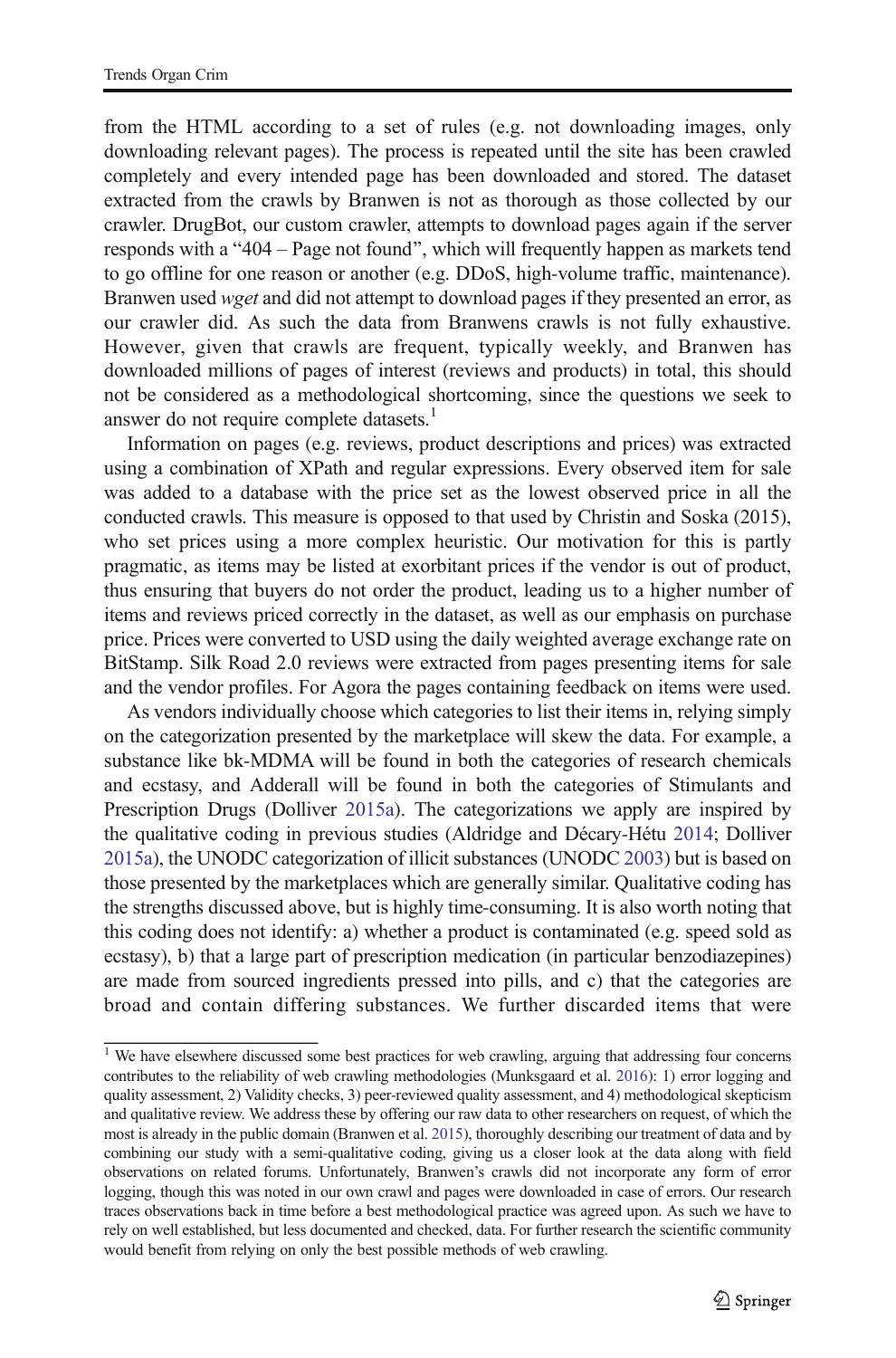categorized by marketplaces as steroids or that frequently appeared in the category (e.g. Clomid). Table 1 shows our categorizations identifying nine broad genres of illicit substances offered on the markets studied.

Vendors on Silk Road 2 and Agora could list custom orders. This allows the vendor to, for example, sell a different quantity, offer a discount or sell larger amounts. Not all custom orders have a description from which it can be deduced whether the item is a drug. We chose to include every custom order that was not explicitly described as a non-drug item (e.g. weapons, credit card information, eBooks or steroids). Reviews were extracted from both vendor and item pages in the marketplaces. The review contains text, an indicator of recentness in days and a rating. By subtracting the  $T$ [T] days since", indicating the recentness of a review, we estimated the date on which the review was written.

### Reliability and validity

Following discussions about the reliability and validity of results in cryptomarket research (Munksgaard et al. [2016](#page-19-0); Van Buskirk et al. [2015](#page-19-0); Aldridge and Décary-Hétu [2015;](#page-17-0) Dolliver [2015b\)](#page-18-0), we acknowledge some shortcomings in the reliability of our data and the validity of our measurements. However, as our study does not focus on the overall sales volume, but on purchase sizes, we consider our dataset as large samples. To answer the questions posed, a complete database of all sales is not necessary. The

| Category                                          | Items                                                                                                                                                                                                                                                                                                                                                                                                                            |  |  |
|---------------------------------------------------|----------------------------------------------------------------------------------------------------------------------------------------------------------------------------------------------------------------------------------------------------------------------------------------------------------------------------------------------------------------------------------------------------------------------------------|--|--|
| Research chemicals/New<br>psychoactive substances | Mephedrone, methylone, 2-FA, 5-MeO-MiPT, 4-HO-MiPT,<br>4-HO-DET, DiPT, DOC, DOB, DPT, 4-MEC, DOM, synthetic<br>analogues of mescaline, MXE, lesser known NPS and synthetic<br>analogues of any of the mentioned substances                                                                                                                                                                                                       |  |  |
| <b>Dissociatives</b>                              | GHB, ketamine, GBL, PCP                                                                                                                                                                                                                                                                                                                                                                                                          |  |  |
| Psychedelics                                      | LSD, mushrooms, mescaline, DMT and plants for mannufacture<br>thereof, ayahuasca, changa, salvia, mescaline                                                                                                                                                                                                                                                                                                                      |  |  |
| <b>Stimulants</b>                                 | Methamphetamine, cocaine, speed, speed paste, amphetamine                                                                                                                                                                                                                                                                                                                                                                        |  |  |
| Ecstasy                                           | Ecstasy, MDMA, MDA                                                                                                                                                                                                                                                                                                                                                                                                               |  |  |
| Cannabis                                          | Cannabis, hash, wax, shatter, edibles, cannabis oils, trim,                                                                                                                                                                                                                                                                                                                                                                      |  |  |
| Prescription and OTC                              | Benzodiazepines, Modafinil, Ritalin, antidepressants, anti-psychotics,<br>anti-epilepsy, dexamphetamine, Viagra, Cialis, Kamagra, abortion<br>pills, ephedrine (except amounts $>10$ g or $< 500$ pills indicating use<br>as a precursor), phentermines and other prescription drugs or<br>over-the-counter medicines.<br>Exceptions: Benzocaine, lidocaine, human growth hormone, anabolic<br>steroids, custom steroids cycles. |  |  |
| Opioids                                           | Heroin, opium                                                                                                                                                                                                                                                                                                                                                                                                                    |  |  |
| Prescription opiates                              | Roxycodone, codeine, Fentanyl, morphine, methadone and similar<br>substances.                                                                                                                                                                                                                                                                                                                                                    |  |  |
| Custom order                                      | Custom orders not specified as non-drug related.                                                                                                                                                                                                                                                                                                                                                                                 |  |  |

Table 1 Categorizations of items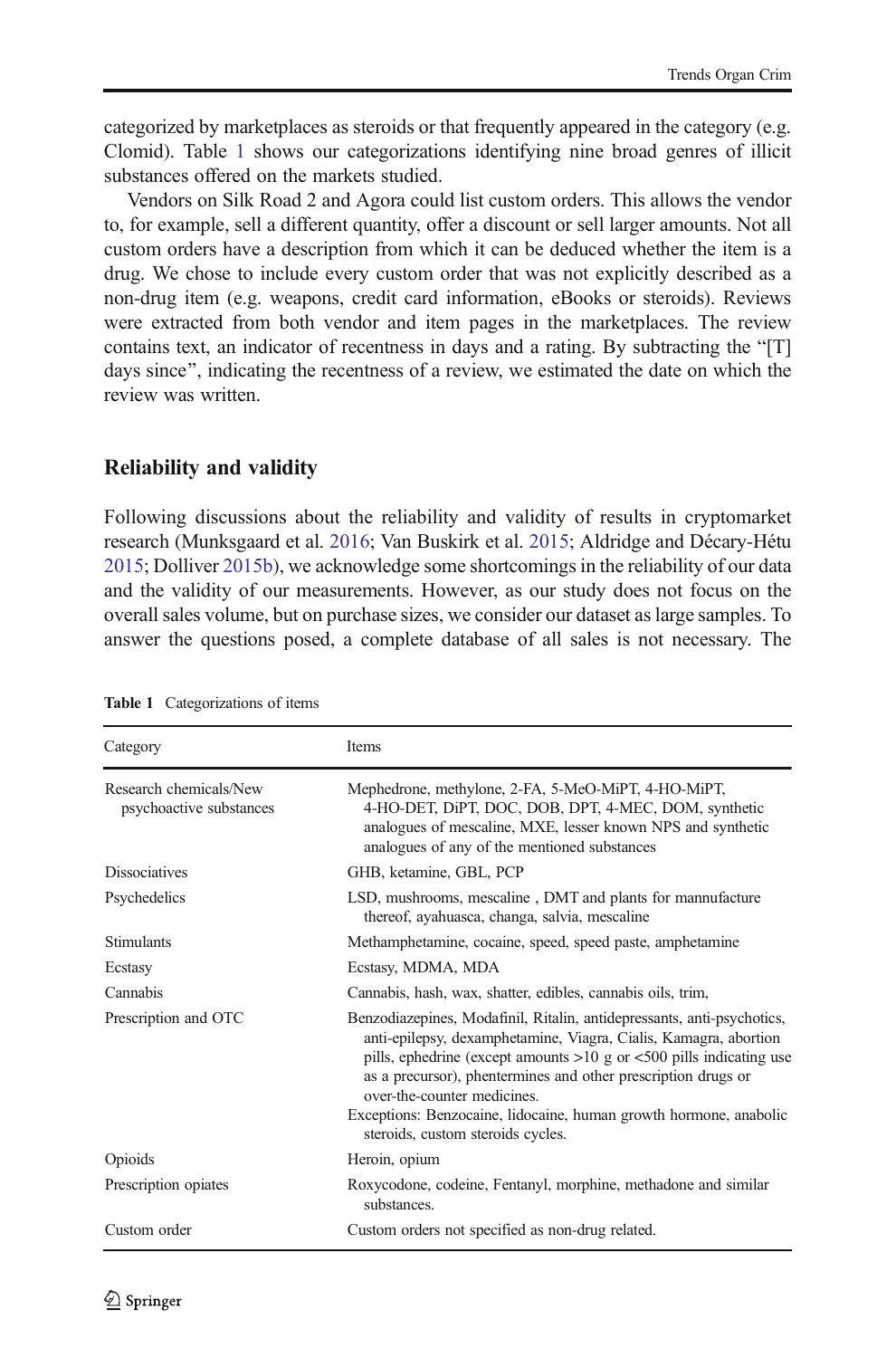shortcomings of our data are primarily due to: a) the incomplete crawls conducted by Branwen and b) possible duplicated reviews and the "crude" removal of these.

Although data is gathered automatically, the method and process are susceptible to errors (Munksgaard et al. [2016\)](#page-19-0). The web crawler adheres to a set of rules which in conjunction with the method leads to issues regarding the data collection and the construction of a dataset for analysis. The particular nature of the cryptomarkets also presents problems. The need for anonymity and secrecy when it comes to business operations and operational security for vendors and buyers, as well as the need to avoid profiling by law enforcement, means that marketplaces, vendors and buyers will take steps to obfuscate their practice and protect their anonymity. Agora presented only a limited number of reviews on each item page, and older reviews seemed to be either purged or unavailable, as opposed to Silk Road 2.0, where the reviews were available dating back months, with a link to the reviewed items if they were still for sale. During the process of data extraction from Agora, a peculiar pattern of seemingly identical reviews on different dates was observed. The suspected duplicate reviews, identified by their similar characteristics (rating, review text and product) rather than their dates were removed from the dataset. For Silk Road 2.0, we removed suspected duplicate reviews based on their identical review texts and the product in question. In both cases, we kept only the first observation of the duplicated values. This "crude" approach likely also removes reviews which are not duplicated, but as we are not concerned with the overall size of the cryptomarket economy this does not present a methodological problem.

### **Results**

### Cryptomarket demand

Between 28 November 2014 and 23 April 2015, we observed a total of 51,344 unique items sold that we categorized as drugs and 793,825 reviews of these, indicating sales. Approximately 66 million USD in sales was observed on Silk Road 2.0 and 61 million USD on Agora. Given our use of partial crawls, the crude removal of duplicated values and our setting of prices as the lowest observed, the actual numbers in both cases can be considered to be higher.

The largest purchases observed were two custom orders on Agora at 87,256 USD each. The majority of the observed reviews were of items in the category of Cannabis (238,914 reviews) which was further responsible for 28.51 % of the revenue generated.

We hypothesize that cryptomarkets cater to a specific group of buyers, primarily individuals who purchase amounts intended for themselves and their social networks. Buying for a group can make up for the extra time spent purchasing bitcoins, transferring them to the marketplace, encrypting communication and purchasing the product. Buyers may as well order for friends and acquaintances. First because it takes just as long to order one gram of MDMA as it does to order 10 g. Secondly because the risk is much the same given that trading illicit drugs on the darkweb until now has been extremely difficult for law enforcement agencies to penetrate. As "personal use" and "social dealing" are relative terms as regards both quantity and value, we examined both the general distribution of reviews and the most popular items in the eight categories (Table [2](#page-9-0)).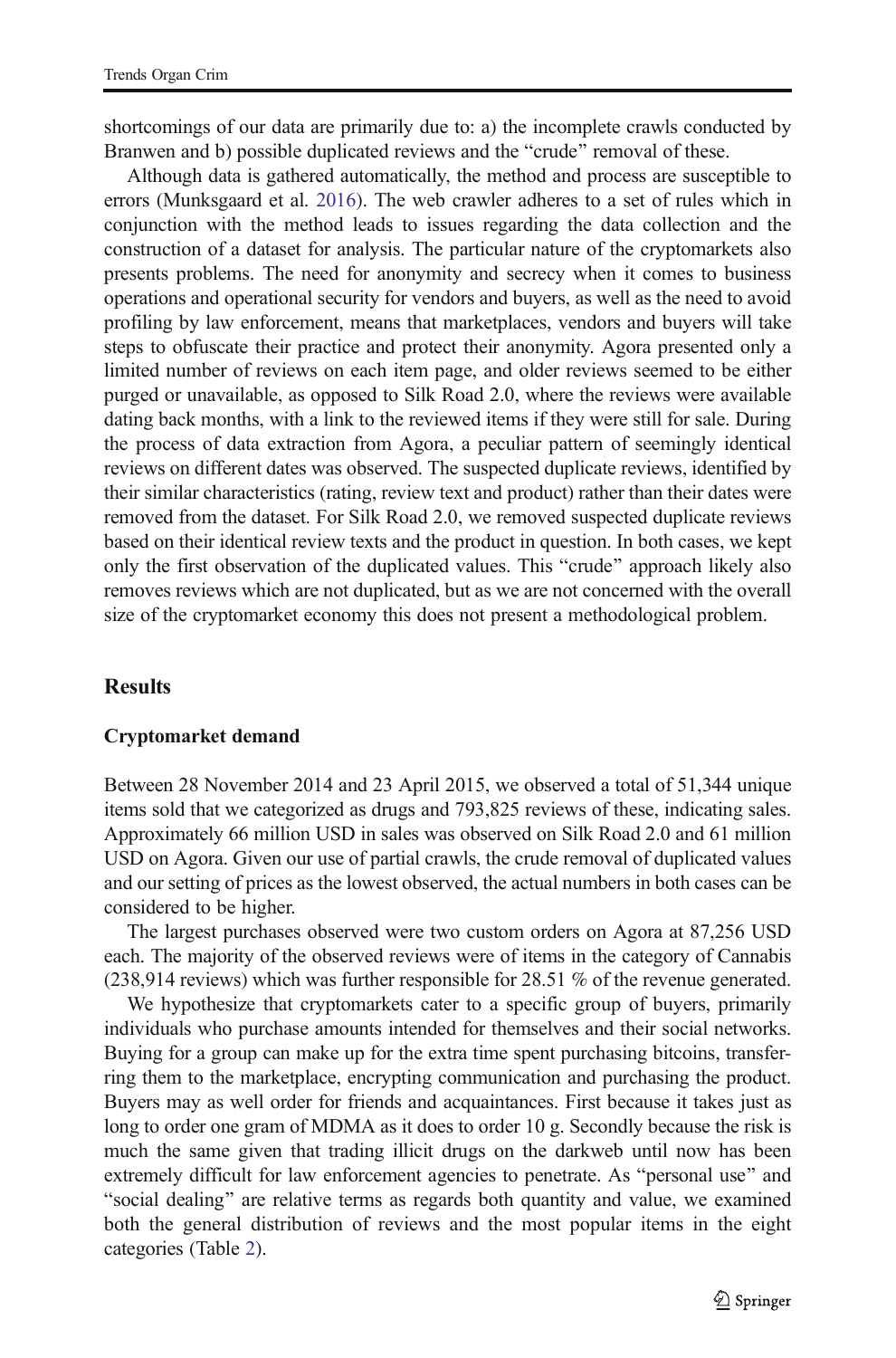| Category                   | Sales in USD | Percent of<br>total revenue | Number of sales | Mean   | Median |
|----------------------------|--------------|-----------------------------|-----------------|--------|--------|
| Cannabis                   | 36.531246    | 28.51 %                     | 238.914         | 152.91 | 64.61  |
| Custom                     | 3.953146     | 3.09%                       | 7.158           | 552.27 | 126.42 |
| <b>Dissociatives</b>       | 3.693633     | 2.88 %                      | 18.025          | 204.92 | 60.27  |
| Ecstasy                    | 25.993634    | 20.29%                      | 114.587         | 226.85 | 86.18  |
| Opioids                    | 4.055895     | 3.17%                       | 32.064          | 126.49 | 68.99  |
| Prescription               | 8.331412     | 6.50 $%$                    | 86.345          | 96.49  | 41.44  |
| Prescription opiates       | 4.710523     | 3.68 $%$                    | 42.441          | 110.99 | 42.28  |
| Psychedelics               | 6.420081     | 5.01 $%$                    | 76.540          | 83.88  | 45.74  |
| Research chemicals and NPS | 7.515934     | 5.87 %                      | 51.436          | 146.12 | 39.80  |
| <b>Stimulants</b>          | 26.932014    | 21.02 %                     | 126.315         | 213.21 | 93.47  |

<span id="page-9-0"></span>

|  |  |  |  |  |  | Table 2 Revenue and sales within coded categories |
|--|--|--|--|--|--|---------------------------------------------------|
|--|--|--|--|--|--|---------------------------------------------------|

Graph 1 shows the distribution of sales on both Silk Road 2 and Agora on a scale from 0 to 1000 USD in intervals of 50 USD. A number of reviews are not included in the graph, as the items cost more than 1000 USD. A total of 16,688 reviews for items over 1000 USD were observed, amounting to 2.1 % of the observed 793,825 reviews. The distribution of the value of reviewed items can be further inspected by reviewing the items sold. As our database contains more than 51,344 unique items sold, it is not possible to evaluate every single item. Instead we examined the bestselling item in each category in intervals of 0–100 USD, 101–200 USD and 201–300 USD, the intervals within which 89.6 % of the observed reviews fall.

Table [3](#page-10-0) shows the most popular items in the different categories in intervals of 0–100, 101–200 and 201–300 USD. While it is evident that the quantities differ, 20 doses of



Graph 1 Distribution of sales in intervals of 50 USD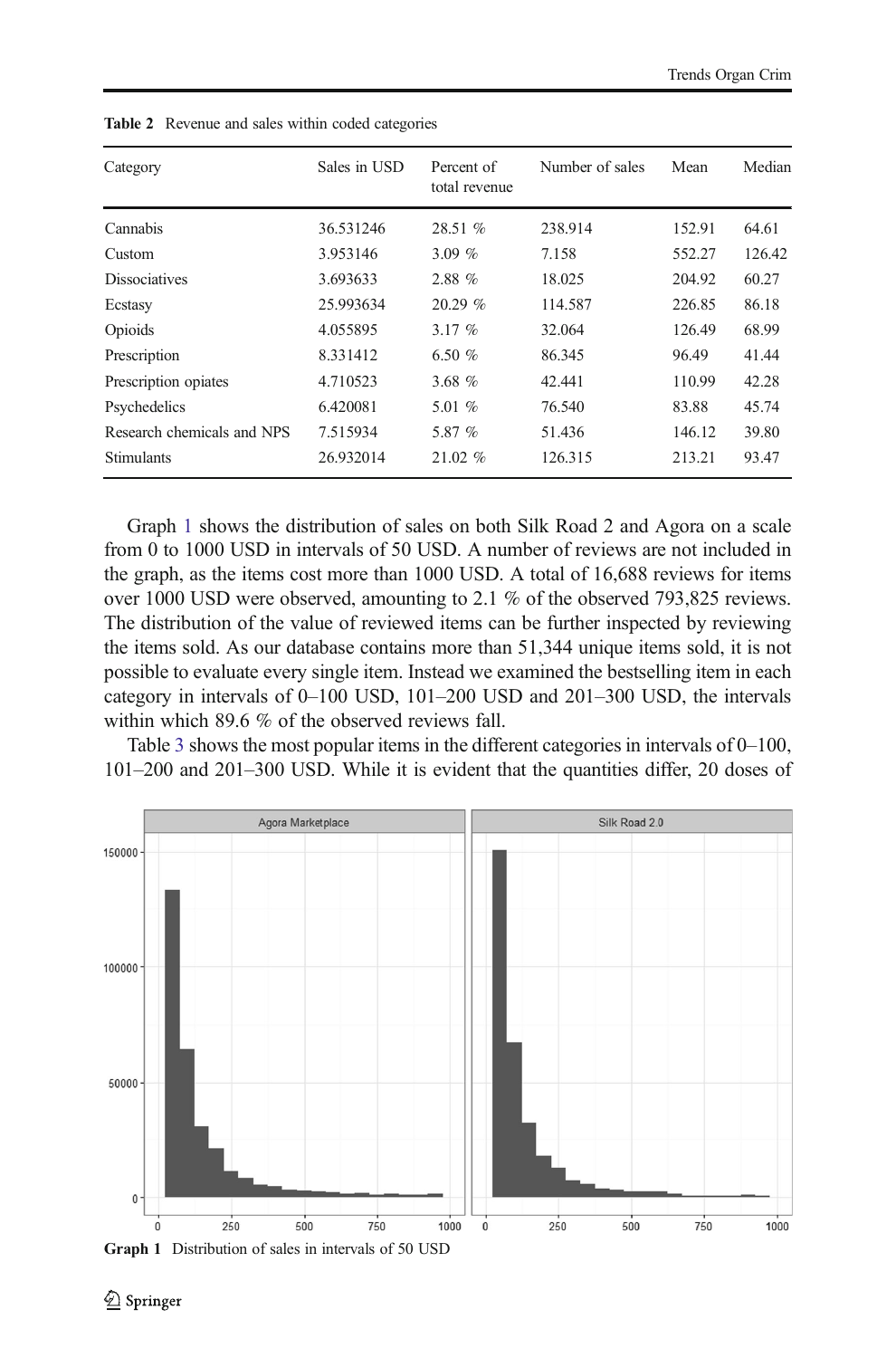| Category                   | Interval        | Item name*                                   | Price<br>(USD) | Number<br>of sales |
|----------------------------|-----------------|----------------------------------------------|----------------|--------------------|
| Cannabis                   | $0-100$ USD     | 5 g White Widow                              | 49.06          | 1694               |
| Cannabis                   | 101-200 USD     | 20 g White Widow                             | 177.57         | 668                |
| Cannabis                   | 201-300 USD     | 28 g Skunk x OG Kush                         | 207.79         | 402                |
| <b>Dissociatives</b>       | $0-100$ USD     | Ketamine 1 g                                 | 41.88          | 1426               |
| <b>Dissociatives</b>       | 101-200 USD     | 3.5 g Indian shard Ketamine                  | 180.90         | 283                |
| <b>Dissociatives</b>       | 201-300 USD     | Ketamine 10 g                                | 290.17         | 111                |
| Ecstasy                    | $0-100$ USD     | 1 g MDMA                                     | 56.04          | 2030               |
| Ecstasy                    | 101-200 USD     | 10GR MDMA CRYSTALS 80 %+                     | 163.39         | 877                |
| Ecstasy                    | 201-300 USD     | 10 Pack MDMA Capsule 125 mg                  | 223.03         | 539                |
| Opioids                    | $0-100$ USD     | NY Heroin Stamp Bags                         | 13.02          | 1579               |
| Opioids                    | 101-200 USD     | 1GRAM #4 HEROIN                              | 102.75         | 522                |
| Opioids                    | 201-300 USD     | 0.5 g White Heroin                           | 215.24         | 150                |
| Prescription               | $0-100$ USD     | Xanax 2MG - Quad Bar                         | 4.18           | 1089               |
| Prescription               | $101 - 200$ USD | 100 2 mg pfizer xanax bars                   | 182.49         | 988                |
| Prescription               | 201-300 USD     | 250 Xanax Bars /<br>Alprazolam - Pfizer 2 mg | 295.41         | 172                |
| Prescription opiates       | $0-100$ USD     | 30 mg Oxycodone                              | 31.44          | 529                |
| Prescription opiates       | 101-200 USD     | 10x 30 MG Oxycodone Tablet                   | 168.72         | 171                |
| Prescription opiates       | 201-300 USD     | 30 Norco From US Pharmacies (10 mg)          | 239.05         | 239                |
| Psychedelics               | $0 - 100$ USD   | 200 mg High Quality DMT                      | 15.61          | 1797               |
| Psychedelics               | 101-200 USD     | 10 x 150ug LSD Blotters                      | 128.87         | 690                |
| Psychedelics               | 201-300 USD     | 20 x 150ug LSD Blotters                      | 231.96         | 242                |
| Research chemicals and NPS | $0-100$ USD     | 10 x 1000ug 25i-NBome Blotters               | 11.48          | 864                |
| Research chemicals and NPS | 101-200 USD     | 14 g Mephedrone shards                       | 181.80         | 141                |
| Research chemicals and NPS | 201-300 USD     | 900x 25i NBOMe blotters (1000ug)             | 245.45         | 107                |
| <b>Stimulants</b>          | $0-100$ USD     | 1G of Cocaine                                | 93.47          | 1547               |
| Stimulants                 | 101-200 USD     | 1.0 g High Quality Cocaine                   | 150.98         | 1162               |
| <b>Stimulants</b>          | 201-300 USD     | 100GR Pure Amphetamine Paste                 | 255.02         | 479                |

<span id="page-10-0"></span>

|  |  |  |  |  |  | <b>Table 3</b> Most popular items in 9 categories |
|--|--|--|--|--|--|---------------------------------------------------|
|--|--|--|--|--|--|---------------------------------------------------|

\*Item names have been edited to anonymize product listings

LSD, an ounce of cannabis or 0.5 g of heroin, found in the price range of 201–300 USD, could be for social supply and personal use. The most popular items are in quantities that are either suited for one person's use or a small supply for acquaintances, for example 1 g of cocaine, an ounce or less of cannabis, or a heroin stamp bag. The overview thus indicates that items priced at 300 USD or less are bought with personal use or social dealing in mind. The exceptions to this are found in the category Research Chemicals and NPS, where we find 900 Nbome-blotters and 14 g of mephedrone as well as the 100 g of speed paste in the category of Stimulants. These amounts we deem too large to just be intended for social supply or personal use and thus to be indicative of redistribution.

89.6 % of the sales we observed were of items valued at 300 USD or less. While most sales fall within the lower price ranges, large quantities are still being purchased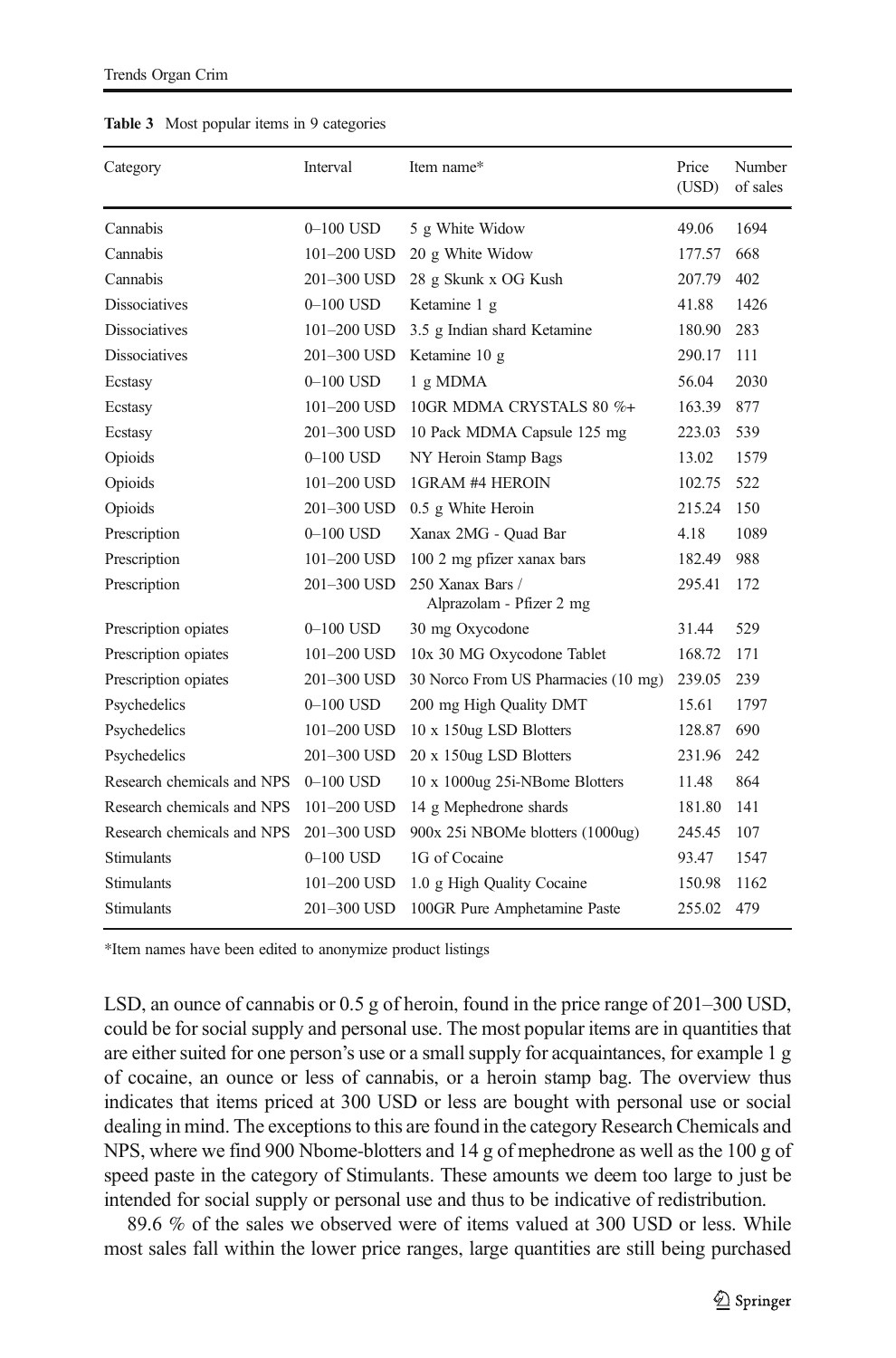on the cryptomarkets. 10.4 % of sales are above 300 USD and 2.1 % of these are above 1000 USD. The 2.1 % of sales above 1000 USD constitute 31 % of the revenue generated. The majority of sales, however, do fall within low price ranges.

#### Changes in cryptomarket demand

Our second hypothesis is that the quantities purchased on the cryptomarkets will grow larger as dealers recognize the potential for sourcing drugs using the cryptomarkets. Due to the suspected obfuscation of review dates on Agora and the different nature of the two markets, we have analyzed the markets separately. To investigate whether the demand for larger quantities is growing, we measure the development of demand by using a simple linear regression model for both markets, with price as the dependent variable and time as the predictive variable, to construct a simple trend line. Graphs 2 and [3](#page-12-0) show a seven-day moving average of the value of purchased items and a trend line based on the observed sales.

The linear regression trend line of purchases on Silk Road 2.0 shows a significant decline ( $p$  < 2.2e-16) in the average value of purchases with a coefficient of  $-0.1550$ USD per day. In March and April we observed a steep rise in the average size of purchases, which we lack explanations for. In February of 2014 Silk Road 2.0 was allegedly the victim of a hack, after which the site operated without escrow services until its seizure. Given that a number of days is to be expected to pass between the purchase and review of an item, this increase in purchase sizes may be indicative of larger purchase sizes that were sold while the escrow system was still in existence and only reviewed afterwards. It is also possible that after the theft buyers and vendors simply chose to conduct large deals off-site rather than on-site, while smaller purchases continued to be conducted on-site.

As with Silk Road 2.0, Agora Marketplace showed a tendency towards smaller purchase sizes over time. We found a significant ( $p = 8.637e-05$ ) negative



Graph 2 Trends in purchase sizes on Silk Road 2.0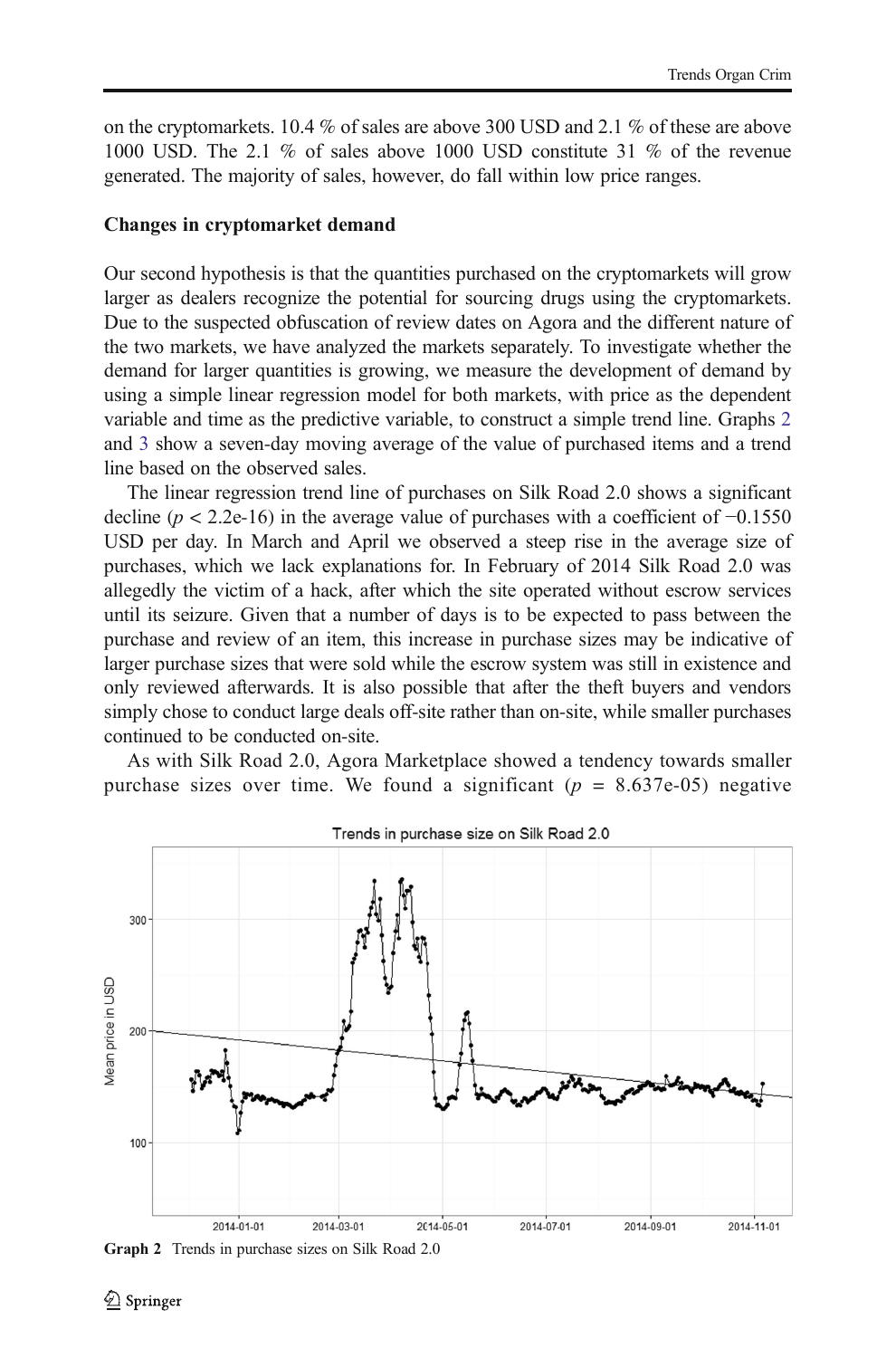<span id="page-12-0"></span>

Graph 3 Trends in purchase sizes on Agora Marketplace

coefficient (−0.02316756), attesting to a decline in the size of purchases on Agora Marketplace as well.

We further examined trends in the three largest categories, Ecstasy, Cannabis and Stimulants, which account for 69 % of the total revenue. Only in the case of Cannabis did we find a significant tendency ( $p = 4.359e-05$ ) towards larger purchases, whereas Ecstasy ( $p = 3.257e-06$ ) and Stimulants ( $p < 2.2e-16$ ) both showed a significant tendency towards smaller purchases (Graph [4](#page-13-0)).

#### **Discussion**

We further estimated the daily average sales volume on the markets as 264,982 USD on Silk Road 2 and 98,653 USD on Agora. Aggregating this number by 365 days yields 132.7 million USD, a very rough estimate of a lower bound for a yearly revenue on Agora and Silk Road 2. However, given the proliferation of new cryptomarkets, the general trend towards larger revenues (Aldridge and Décary-Hétu [2014](#page-17-0)) and the obfuscation of sales dates on Agora, we believe this number may be significantly higher.

By way of comparison, in 2003 the UNODC estimated that the size of the global illicit drug market was 13 billion USD at production level, 94 billion USD at wholesale level and 322 billion USD at retail level (UNODC [2005:](#page-19-0) 127). However, the UNODC's estimations have been challenged by researchers as being too high (Kilmer and Pacula [2009;](#page-18-0) Reuter [2009b](#page-19-0)). Kilmer and Pacula [\(2009\)](#page-18-0) do not give a total estimate for all drugs globally, because the uncertainty would be too great across countries, drugs and prices. But they do make an estimate of the size of the global cannabis market, which is considerably lower than the UNODC's estimate. Kilmer and Pacula's best estimate of the size of the global cannabis market in 2005 was 70 billion EUR, while the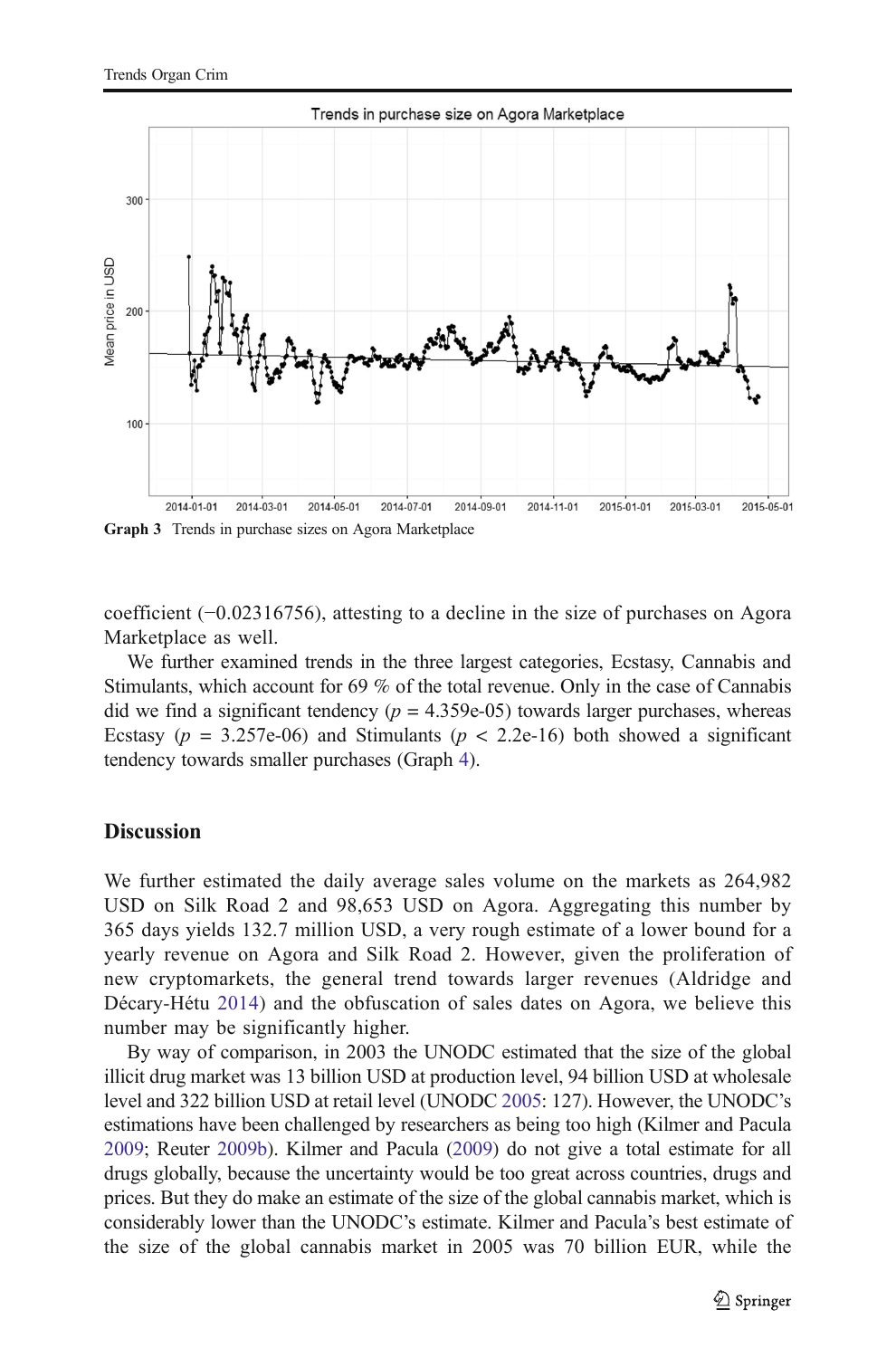<span id="page-13-0"></span>

Graph 4 Trends in purchase size in three largest categories

UNODC's estimate for 2003 was 130 billion EUR. The difference is largely due to different assumptions about average use and average price. Of the estimated lower bound of 132.7 million USD revenue on Agora and Silk Road 2, the sale of cannabis would constitute 29.5 million USD.

In total we found 105 million USD in sales on Silk Road 2.0 and Agora Marketplace in 2014. Soska and Christin [\(2015\)](#page-19-0) observed that the cryptomarkets reached a daily revenue >600.000 USD in 2014. Our results and those of Soska and Christin [\(2015\)](#page-19-0), suggests that in comparison to both the global market for drugs and the global cannabis market the cryptomarkets only make up a small proportion of these. While the revenue is increasing rapidly, the markets are still very small in a global context. The first quantitative study of Silk Road concluded that the demand was primarily for items for personal use, such as a few grams of cannabis (Christin [2013](#page-18-0): 12). However, recent research has concluded that the main revenue comes from bulk sales to vendors (Aldridge and Décary-Hétu [2014](#page-17-0)). While these are differing conclusions as to the type of demand, our results support both interpretations of the data. The majority of purchases are for smaller amounts, such as single grams of cocaine or heroin stamps, and it is likely that they are intended for social dealing or personal use. However, the most revenue is generated from larger quantities. These observations are not conflicting: the majority of purchases are of smaller quantities suited for personal use and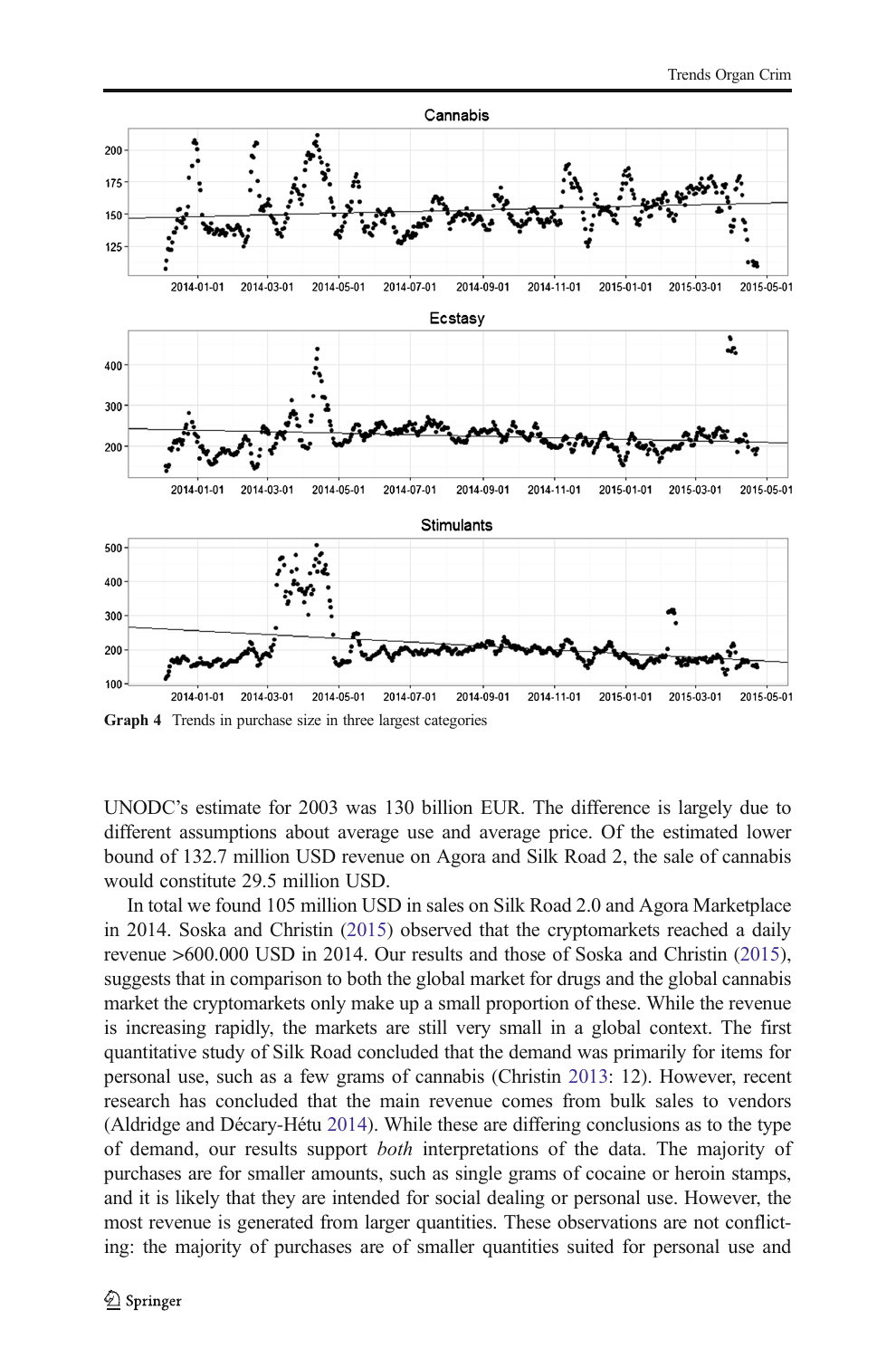social dealing, while the real revenue is generated in the upper price ranges. These observations correspond with existing research into illicit drug markets, which has found that the biggest profits are made in the upper levels of the drug market (Reuter [2009a:](#page-19-0) i).

We hypothesized that the quantities purchased on the cryptomarkets would grow significantly in the course of our study. This hypothesis was tested by fitting a simple linear regression model to the sales observed. The model showed a significant decline in terms of purchase values for both Silk Road 2.0 and Agora Marketplace. In broad terms the data do not suggest a tendency towards larger purchases. However, in the category of cannabis where most revenue was generated we observed a significant tendency towards larger purchases.

These results suggest that in spite of higher revenue and increased public exposure, cryptomarkets do not show signs of becoming distribution hubs for larger quantities. Buyers purchase products in differing quantities and amounts, but we did not observe a tendency towards larger sales in the span of our study. The fact that most purchases are not indicative of redistribution apart from social dealing and that we observed no significant growth in purchase sizes could suggest that the market is not changing drastically in terms of purchasing patterns.

The significant decrease of the average purchase price on Silk Road 2.0 may be explained by the absence of escrow services on Silk Road 2.0 following an alleged theft in February. Without escrow it is necessary to place trust in the vendor rather than the technology and marketplace. The lack of escrow may therefore lead to unwillingness to purchase larger quantities. However, although Agora operated with escrow we did not observe a tendency towards larger purchases there either. Another explanation for this development could be that larger purchases are made outside of the cryptomarkets to increase anonymity and save on commissions, though this would mean they would have to be conducted outside escrow as well.

The evidence presented in this study shows that drug purchases on Silk Road 2.0 and Agora largely follow a pattern that is well known in the "normal" face-to-face market. We see a large percentage of purchases for personal use and/or social dealing and a smaller number of deals made with the intention of resale for profits. However, the business-to-business dealing on the cryptomarkets generates most of the revenue. Thus drug buyers on cryptomarkets follow some of the same patterns as in the "normal" drug market and do not act as if cryptomarkets are decriminalized.

#### Ethical considerations

Our methodology and field presented us with particular ethical considerations. These are not necessarily representative of the broader spectrum of webcrawling and methodologies for gathering and analyzing the vast amounts of data available online, though they do provide examples of the complexity of the methodology. Much online research is conducted using APIs offered by companies and sites such as Facebook, Google and Twitter. An API will often have terms of use which the researcher must abide by. While no formal standard for crawler behavior exists, we believe a balanced approach to crawling websites, especially on the darkweb, is vital. Previous quantitative research of Silk Road has considered the implications of the methodology, though researchers have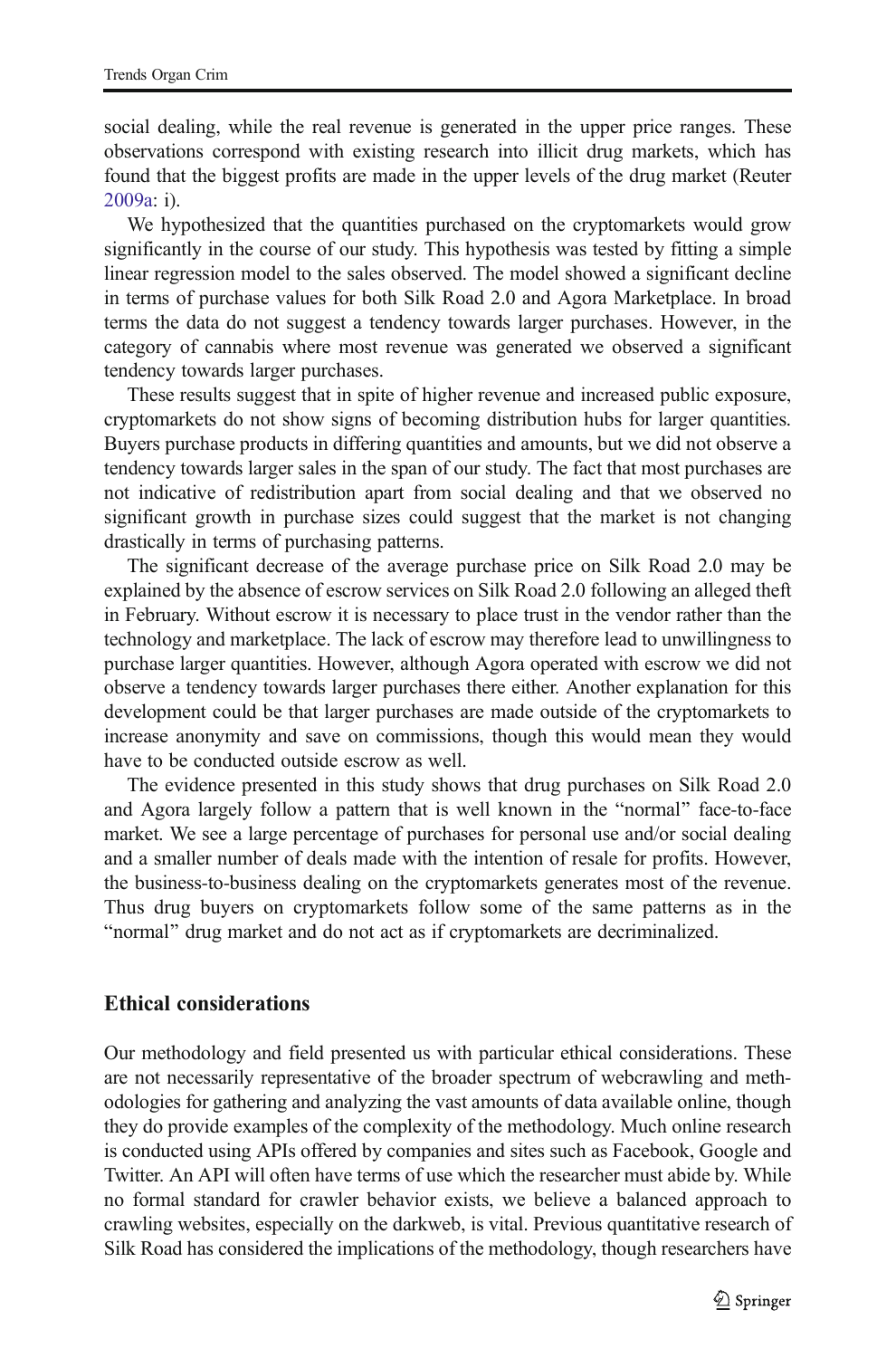still conducted fast crawls (Aldridge and Décary-Hétu [2014;](#page-17-0) Christin [2013\)](#page-18-0). It is our opinion that using too much bandwidth poses a risk for further research, as marketplace owners may take steps to block researchers. Furthermore, large crawls put additional pressure on the Tor network. Large-scale use of the Tor network for research purposes can make the network slower for regular users, who can include people browsing sites blocked by their governments, such as Twitter. Tor is notoriously slow, hidden services are even slower, and extensive crawls use a significant amount of bandwidth from both the Tor network and the website. In order to maximize the amount of data gathered while minimizing any obstruction of business, our custom crawler operated at different speeds adjusted by the time spent downloading the page. The crawler, so to speak, takes "a step back" if the marketplace is busy in order not to disturb business. This can also be a valid strategy in order to encounter measures taken by the webpage administrators to prevent their pages to be crawled (Aldridge and Décary-Hétu [2015\)](#page-17-0).

Because the web crawler downloads every page on the marketplace, it does not behave as a normal user, and thus can as pointed out by Aldridge and Décary-Hétu [\(2015\)](#page-17-0) potentially arouse the suspicion of the administrators of the markets. It could resemble a law enforcement operation, or a hacker probing for security weaknesses or gathering data for account phishing.<sup>2</sup> If too many page requests are sent, the crawler's behavior may also resemble a denial-of-service attack and take up too much bandwidth from "legitimate" use of the marketplace. In order to identify ourselves, we sent a string of text as the user agent for every page request, identifying the crawler and its purpose, along with the means of securely communicating with us. A public PGP key was created to allow for encrypted communication between us and the owners of the marketplace, using either the internal messaging system or a [safe-mail.net](http://safe-mail.net) account in case they wished to contact us. Instructions for communicating securely with us were given via the user agent. No owners or administrators contacted us, though we are certain that they were aware of us. Other quantitative studies of cryptomarkets have either not addressed whether the researchers should identify themselves to the marketplace administrators (Aldridge and Décary-Hétu [2014\)](#page-17-0) or an anonymous approach has been used (Christin [2013](#page-18-0); Dolliver [2015a\)](#page-18-0).

Despite employing a newer methodology, our ethical choices are grounded in the traditional ethical concerns of criminology and social science in general. Our practice of identifying ourselves and seeking a type of consent from the administrators is different from traditional approaches, but given the field of study it is not possible to ascertain informed consent from all users. The data remains public and is already anonymized, and the markets are likely monitored by law enforcement, so in this respect our study does not endanger the population.

Considerations of the consequences of fieldwork are common concerns in criminology as well as social science. Utilizing new methodologies and relying on automated tools does not absolve researchers from the need to reflect on the ethical issues inherent in the research. While online localities are not equivalent to traditional fields of research, it is possible to draw on traditional considerations in criminological and social science research, for example those expressed in the Code of Ethics of the British Society of Criminology ([2015](#page-18-0)) and the American Sociological

 $2$  After gathering usernames a hacker might try to guess the password of a vendor in order to access the account and bitcoins.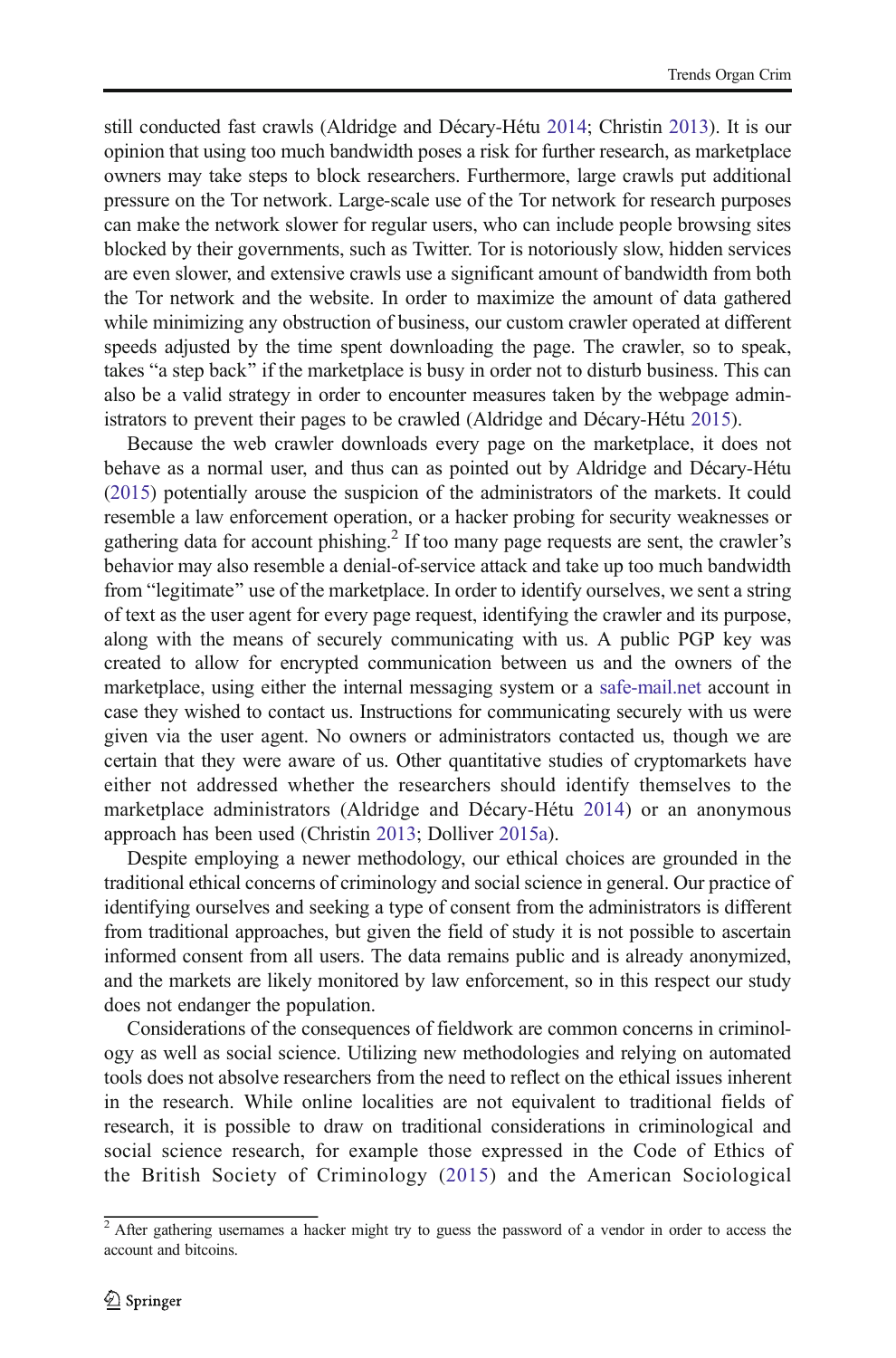Association ([2008\)](#page-17-0). We hope that our approach will ensure that in future marketplace owners do not consider researchers as adversaries due to the effects of our fieldwork and will continue to allow us to research these particular new markets. We are grateful that neither the administrators of Silk Road 2.0 nor Agora Marketplace chose to block our crawls.

#### Further research

This study focused on broad trends on the markets and within categories. Our method for setting the price of an item, as the lowest price observed, may underestimate or skew the results. It is further possible that demographic trends in the user base affect both demand and supply patterns on cryptomarkets. In particular, we note, that prices in Australia are much higher than those outside. Further research may well use the information on where products are shipped from, and where they may be shipped to.

This study is one of the few quantitative studies of the cryptomarkets. While previous studies have garnered both academic interest and popular fascination, research quickly comes to seem outdated as the revenue grows and the popularity of the cryptomarkets increase. Little is known about the demographics of the people who use cryptomarkets, especially from a quantitative point of view, and the available data, apart from reviews and listings, is sparse. The 2013 Global Drug Survey did gather data on the users using cryptomarkets (Barratt et al. [2014](#page-18-0)), but the fact that most participants were experienced users makes it difficult to generalize the results. However, the results are promising, and further quantitative and qualitative research based on them will contribute to examining the cryptomarkets' demand.

Cryptomarket databases would present a treasure trove of highly relevant data for research. In the context of social drug dealing, it could be hypothesized that some users may become drug dealers as they realize the potential in providing friends and acquaintances with high-quality drugs. This tendency has been observed in previous criminological research of social drug dealing (Järvinen and Ravn [2011\)](#page-18-0). As identified by EMCDDA [\(2015\)](#page-18-0) social media platforms and apps are becoming more widespread used in drug dealing and as such provide outlets for drugs accessed from cryptomarkets. As such it may be relevant to follow if and how new careers of drug dealing may be a consequence of such changes in (and uses of) technologies. Marketplace databases could be used to examine buyers' careers and provide an insight into whether cryptomarkets affect drug-dealing careers, a subject that is difficult to study quantitatively, if not impossible, by using the publicly available data used until now.

This study relies on qualitative studies of cryptomarkets and their users and vendors, and the importance of this research is evident throughout this study. However, as the cryptomarkets change and grow, further research and monitoring is needed. Studies of the user base and the vendors operating on the cryptomarkets can contribute to a deeper understanding of whether and how the cryptomarkets are changing traditional criminal scripts. Furthermore, it is vital to understand the appeal of the cryptomarkets, especially with regard to the buyers. To understand the motivations for using the cryptomarkets, it is necessary to examine how buyers conceptualize the risks associated with their use of the markets.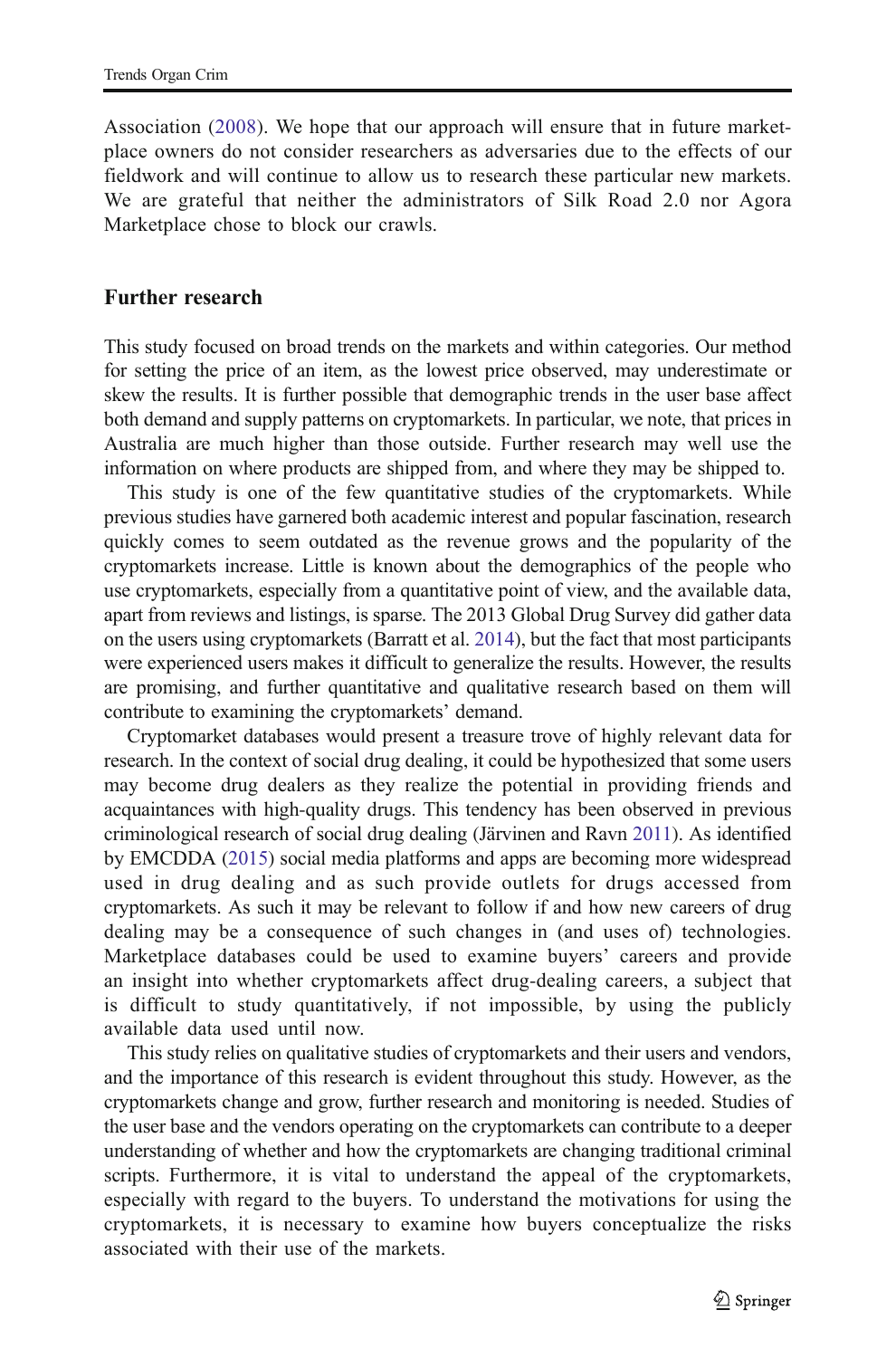## <span id="page-17-0"></span>Conclusion

Our analysis showed that the observed demand, measured in terms of reviews, is primarily for quantities intended for personal use or social drug dealing. The majority of reviews fall within the lower price ranges, although a significant part of the revenue is generated in price ranges that suggest business-to-business dealing, i.e. drugs intended for redistribution. 2.1 % of the reviews are for products above 1000 USD, trades that make up 31 % of the generated revenue. 89.6 % of the trades is for products below 300 USD. Cannabis, stimulants and ecstasy make up the vast majority of drugs traded, being responsible for 69 % of the revenue generated.

Furthermore, our results indicated that the cryptomarkets did not show a tendency towards larger purchases. This suggests that the cryptomarkets do not show signs of changing in terms of the quantities purchased. Examining the three largest categories, Cannabis, Stimulants and Ecstasy, we found that there was only a significant tendency towards larger purchases in the category of Cannabis. The results suggest that the cryptomarkets resemble traditional drug markets in terms of the distribution of sales and revenues. However, beyond the finding that the cryptomarkets did not in general evolve towards larger purchases, and as such redistribution, we still need research that addresses how the cryptomarket impact the wider drug markets. Lavorgna ([2014](#page-18-0)) finds that there may be differences in the crime scripts for internet-mediated drug trafficking between synthetic drugs (in our case Ecstasy and part of the stimulant category) and natural occurring and semi synthetic (in our case Cannabis and some parts of the stimulant category). Lavorgna [\(2014\)](#page-18-0) pays special attention to the stages within the drug trafficking and points towards that the communicative strategies and informational opportunities may be related differently to different forms of criminal behaviours. The cryptomarkets have very well developed online discussion forums which could be studied in order to gain further knowledge on the supply and redistribution activities that is quantified within this paper.

This study has established and further developed a methodology for monitoring the cryptomarkets for drug trades. Methodologically we have contributed to the field by emphasizing that research into cryptomarkets should engage with and evaluate data qualitatively as regards the categorization of items. In terms of ethical challenges, we have further argued that research into cryptomarkets should draw on the ethical considerations faced in traditional criminological research.

### References

- Aldridge J, Décary-Hétu D (2014) Not an'Ebay for Drugs': the Cryptomarket'Silk Road'as a paradigm shifting criminal innovation. Available at SSRN 2436643
- Aldridge J, Décary-Hétu D (2015) A response to Dolliver's evaluating drug trafficking on the tor network: silk road 2, the sequel. Policy, International Journal of Drug 26(11):1113–1123
- Digital Citizens Alliance (2014) Busted, But Not Broken. The State of Silk Road and the Darknet Marketplaces. A Digital Citizens Alliance Investigative Report, Digital Citizens Alliance. Available via Digital Citizens Alliance. <http://www.digitalcitizensalliance.org>. Cited 30 November 2015
- Association AS (2008) Code of ethics and policies and procedures of the ASA Committee on professional ethics. ASA Publications, Washington, DC
- Atkyns RL, Hanneman GJ (1974) Illicit drug distribution and dealer communication behavior. J Health Soc Behav:36–43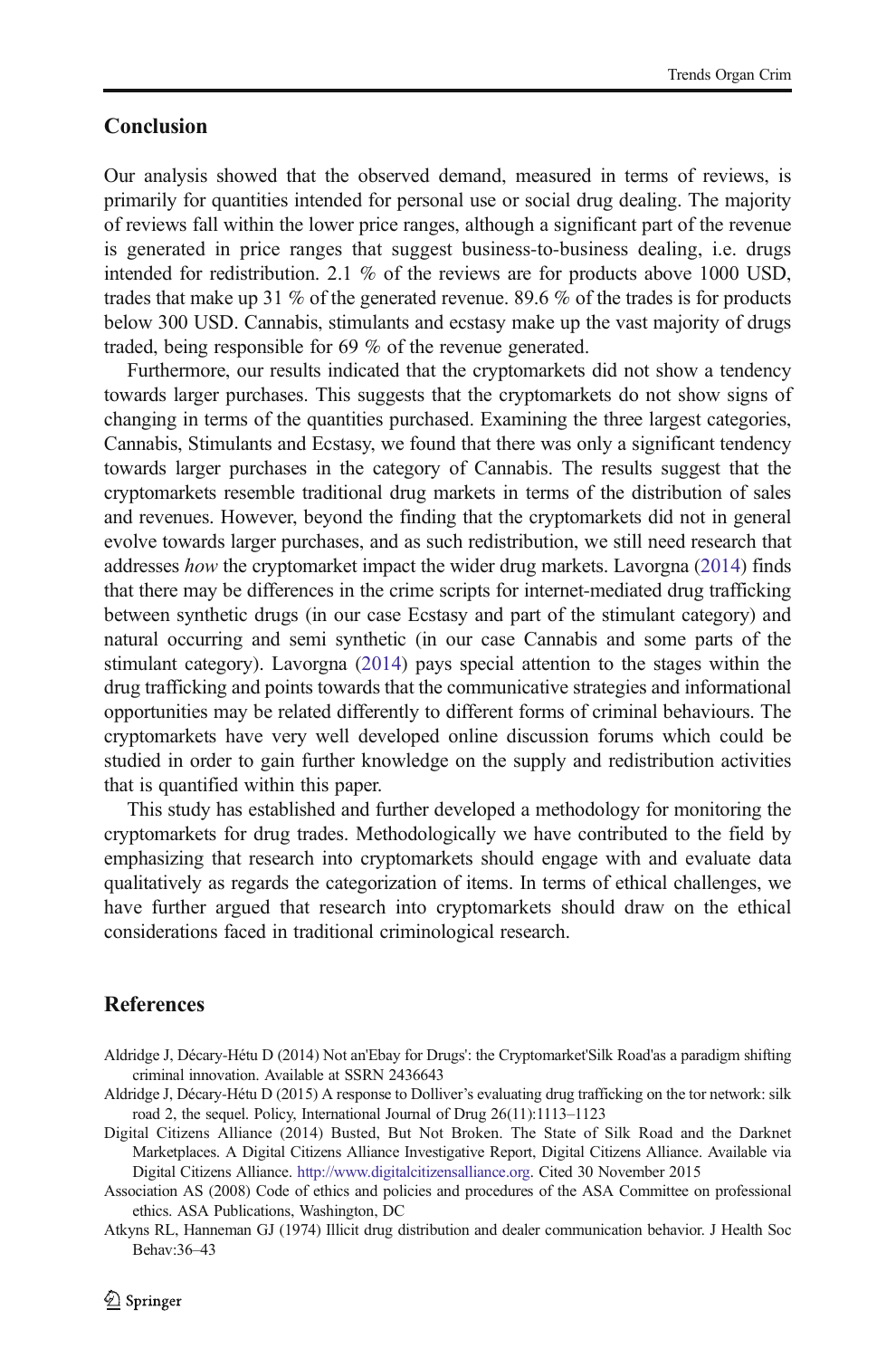<span id="page-18-0"></span>Barratt MJ (2012) Silk road: eBay for drugs. Addiction 107(3):683–683

- Barratt MJ et al. (2014) Use of silk road, the online drug marketplace, in the United Kingdom, Australia and the United States. Addiction 109(5):774–783
- Björneborn L, Ingwersen P (2004) Toward a basic framework for webometrics. J Am Soc Inf Sci Technol 55(14):1216–1227
- Branwen, G., Christin, N, Décary-Hétu, D., Munksgaard, R, StExo, El Presidente, Anonymous, Daryl Lau, Sohhlz, Kratunov, D., Cakic, V., Van Buskirk, and Whom. (2015). Dark net market archives, 2011–2015, 2015. Retrieved 22nd January 2016 from [www.gwern.net/Black-market%archives.](http://www.gwern.net/Black-market%25archives)
- British Society of Criminology (2015). Statement of Ethics 2015. [http://www.britsoccrim.org/new/docs/](http://www.britsoccrim.org/new/docs/BSCEthics2015.pdf) [BSCEthics2015.pdf](http://www.britsoccrim.org/new/docs/BSCEthics2015.pdf). Accessed 1 Feb 2015
- Caulkins JP, Reuter P (2010) How drug enforcement affects drug prices. Crime and Justice 39(1):213–271
- Christin N (2013) Traveling the silk road: a measurement analysis of a large anonymous online marketplace. In: Proceedings of the 22nd International Conference on World Wide Web. International Journal of Drug Policy
- Coomber R, Turnbull P (2007) Arenas of drug transactions: adolescent cannabis transactions in England social supply. J Drug Issues  $37(4):845-865$
- Décary-Hétu D, Aldridge J (2015) Sifting through the net: monitoring of online offenders by researchers. The European Review of Organized Crime 2(2):122–141
- DeepDotWeb (2015a) Agora Market to Pause Operations. Finish Your Orders and Withdraw Money. 26 August 2015. Available via DeepDotWeb. [https://www.deepdotweb.com/2015/08/26/agora-market-to](https://www.deepdotweb.com/2015/08/26/agora-market-to-pause-operations-finish-your-orders-and-withdraw-money/)[pause-operations-finish-your-orders-and-withdraw-money/.](https://www.deepdotweb.com/2015/08/26/agora-market-to-pause-operations-finish-your-orders-and-withdraw-money/) Cited 30 November 2015
- DeepDotWeb (2015b) Evolution Marketplacet Exit Scam: Biggest Exit Scam Ever? 18 March 2015. Available via DeepDotWeb. [https://www.deepdotweb.com/2015/03/18/evolution-marketplace-exit-scam-biggest](https://www.deepdotweb.com/2015/03/18/evolution-marketplace-exit-scam-biggest-exist-scam-ever/)[exist-scam-ever/](https://www.deepdotweb.com/2015/03/18/evolution-marketplace-exit-scam-biggest-exist-scam-ever/). Cited 30 November 2015
- Desroches FJ (2005) The crime that pays: drug trafficking and organized crime in Canada. Canadian Scholars' Press, Toronto
- Dolliver, D. S. (2015a). Evaluating drug trafficking on the tor network: silk road 2, the sequel. International Journal of Drug Policy.
- Dolliver DS (2015b) A rejoinder to authors: data collection on tor. International Journal of Drug Policy 26(11): 1128–1129
- EMCDDA (2015) The internet and drug markets. Summary of results from an EMCDDA Trendspotter study. EMCDDA, Lisboa
- Fields AB (1984) "slinging weed" the social Organization of Streetcorner Marijuana Sales. J Contemp Ethnogr 13(2):247–270
- Goldstein J (2013) Arrest in U.S. Shuts Down a Black Market for Narcotics. New York Times 2 Oct 2013. Available via [http://www.nytimes.com.](http://www.nytimes.com) Cited 30 November 2015
- Greenberg A (2013) Meet the dread pirate Roberts, The Man Behind Booming Black Market Drug Website Silk Road. Forbes 2 September 2013. Available via Forbes. <http://www.forbes.com/>. Cited 30 November 2015
- Jacques S, Wright R (2011) INFORMAL CONTROL and illicit drug trade \*. Criminology 49(3):729–765
- Järvinen M, Ravn S (2011) From recreational to regular drug use: qualitative interviews with young clubbers. Sociology of health & illness 33(4):554–569
- Johnson BD et al. (1985) Taking care of business: the economics of crime by heroin abusers. Lexington Books Lexington, MA
- Kilmer B, Pacula RL (2009) Estimating the size of the global drug market: a demand-side approach. A Report on Global Illicit Drug Markets 1998-2007:25
- Laboratory and Scientific Section (2003), United Nations Office on Drugs and Crime Vienna, Terminology and Information on Drugs, 2nd edition.
- Lang D T and the CRAN Team (2015a). XML: Tools for Parsing and Generating XML Within R and S-Plus. R package version 3.98-1.3. [http://CRAN.R-project.org/package=XML](http://cran.r-project.org/package=XML)
- Lang D T and the CRAN team (2015b). RCurl: General Network (HTTP/FTP/...) Client Interface for R. R package version 1.95–4.7. [http://CRAN.R-project.org/package=RCurl](http://cran.r-project.org/package=RCurl)
- Lavorgna A (2014) Internet-mediated drug trafficking: towards a better understanding of new criminal dynamics. Trends in organized crime 17(4):250–270
- Martin J (2014a) Lost on the silk road: online drug distribution and the 'cryptomarket'. Criminology and Criminal Justice 14(3):351–367
- Martin J (2014b) Drugs on the dark net: how cryptomarkets are transforming the global trade in illicit drugs [kindle edition]. Palgrave Macmillan, Basingstoke